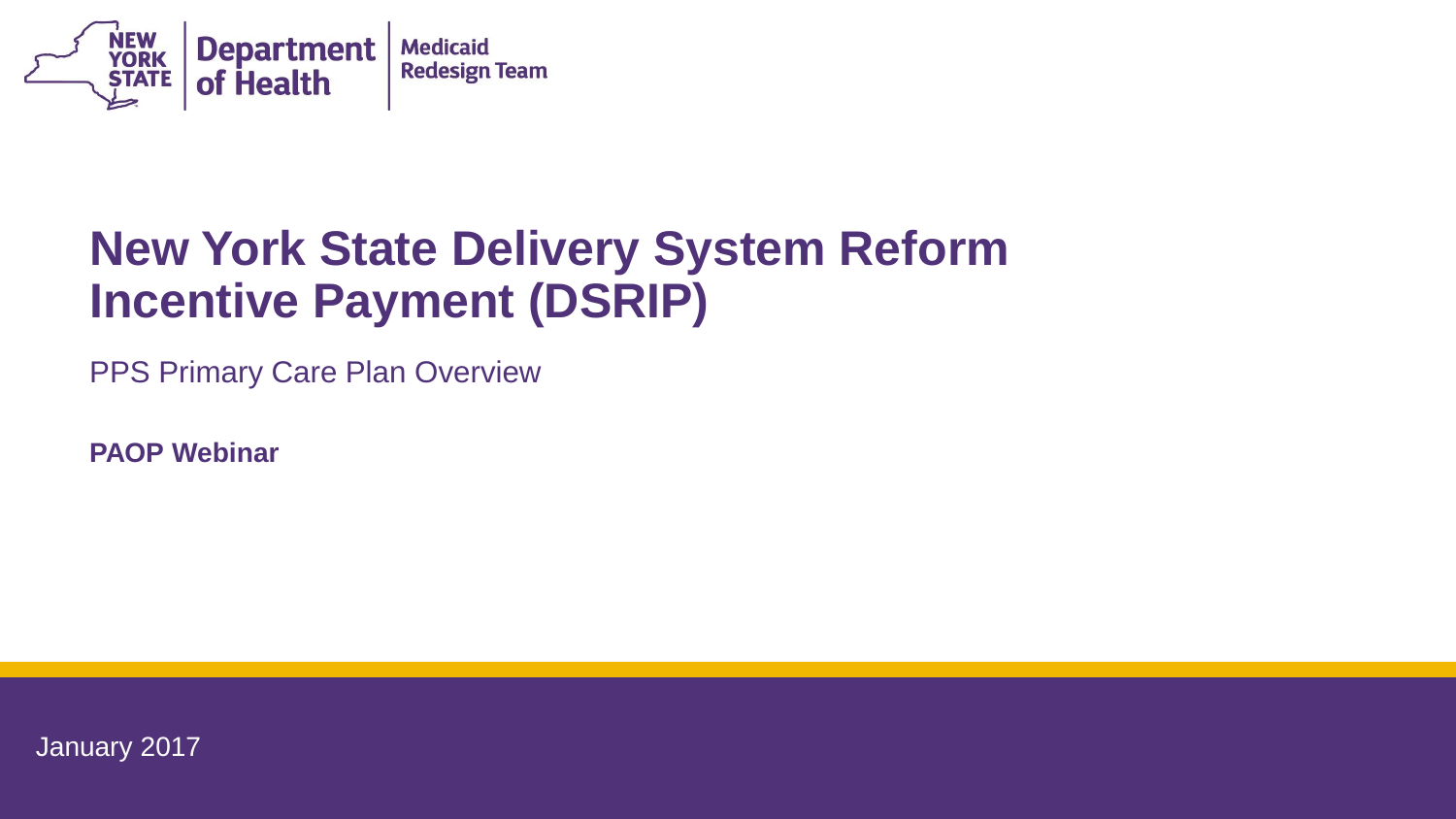# Agenda

- Background Overview of Primary Care Plan
- Review of Public Comments
- DOH Review Overall Strengths and Challenges
- DOH Review PPS Specific

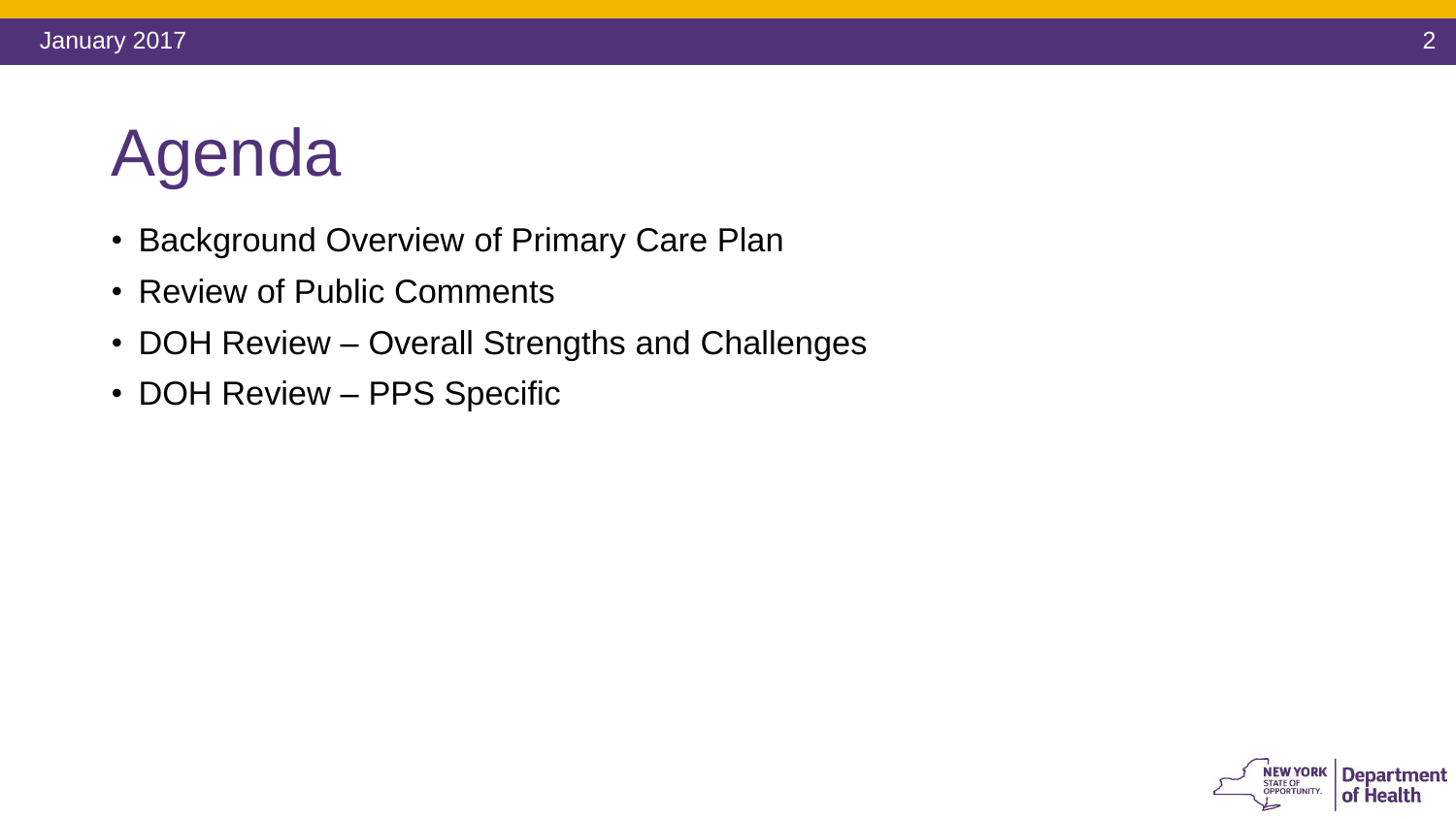# PPS Primary Care Plan: Background

During the February 2015 DSRIP Project Approval and Oversight Panel (PAOP) meeting, the Panel voted to require each PPS to submit a Primary Care Plan (PC Plan).

#### **The PC Plan would address:**

- Current status of their primary care capacity
- Plans for reaching primary care-specific project milestones
- Progress toward primary care goals addressing areas of access, capacity, and quality

**Stakeholders were able to review and provide feedback on the initial structure of these plans in Fall 2015, the results of which where presented to PPSs during the December 11, 2015 All-PPS meeting in Albany.**

Stakeholder groups included:

- 2 PPSs
- Healthcare Association of New York State (HANYS)
- Community Health Care Association of New York State (CHCANYS)
- Greater New York Health Association (GNYHA )
- United Hospital Fund
- Primary Care Development Corporation (PCDC)
- Office of Mental Health
- Office of Quality and Patient Safety, DOH
- PAOP Primary Care Workgroup

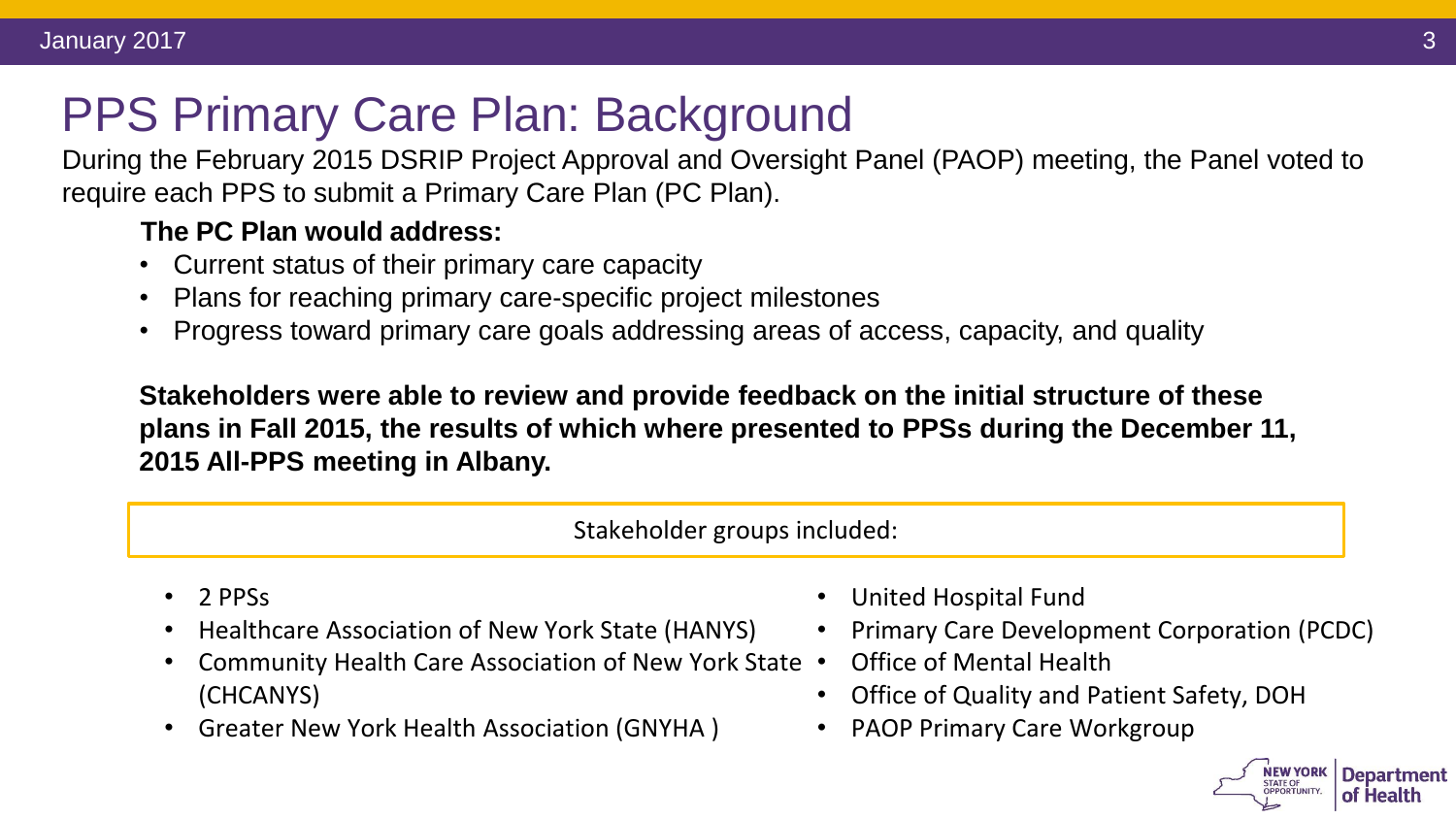# Evolution of PPS Primary Care Plans

- The PC Profile was conceived as a PPS resource document, consolidating previous application materials and quarterly reporting information that described how each PPS was working with PCPs in their provider networks.
- The intent of the Primary Care Profile was a PPS-specific resource to address the *six fundamentals*:



- Draft PC Profiles were created and shared with three PPS. The outcome of those discussions and subsequent internal review revealed that the value of the Profiles was limited and did not directly address the six fundamentals above.
- PC Profiles were replaced with Primary Care Plans that the PPS were asked to respond, in up to 2 pages per fundamental, to the *6 fundamentals.***Department**

**STATE OF** 

of Health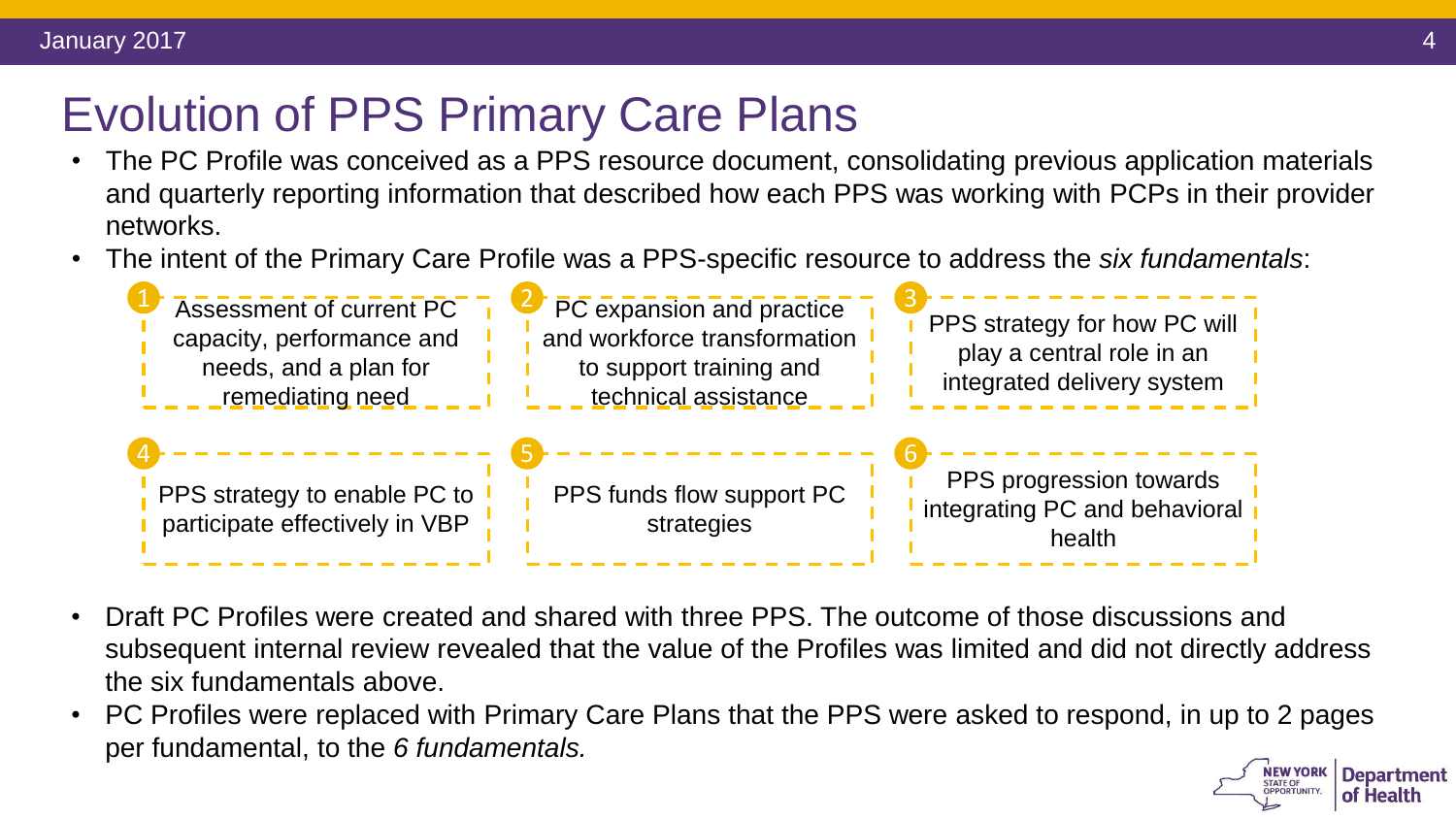# Primary Care Provider Network Analysis – Sample

A set of metrics was derived for each PPS to gain a better understanding of their PCP networks.



**NEW YORK Department STATE OF** OPPORTUNITY. of Health

*\*Data is not representative of a specific PPS. Numbers provided for illustrative purposes only.*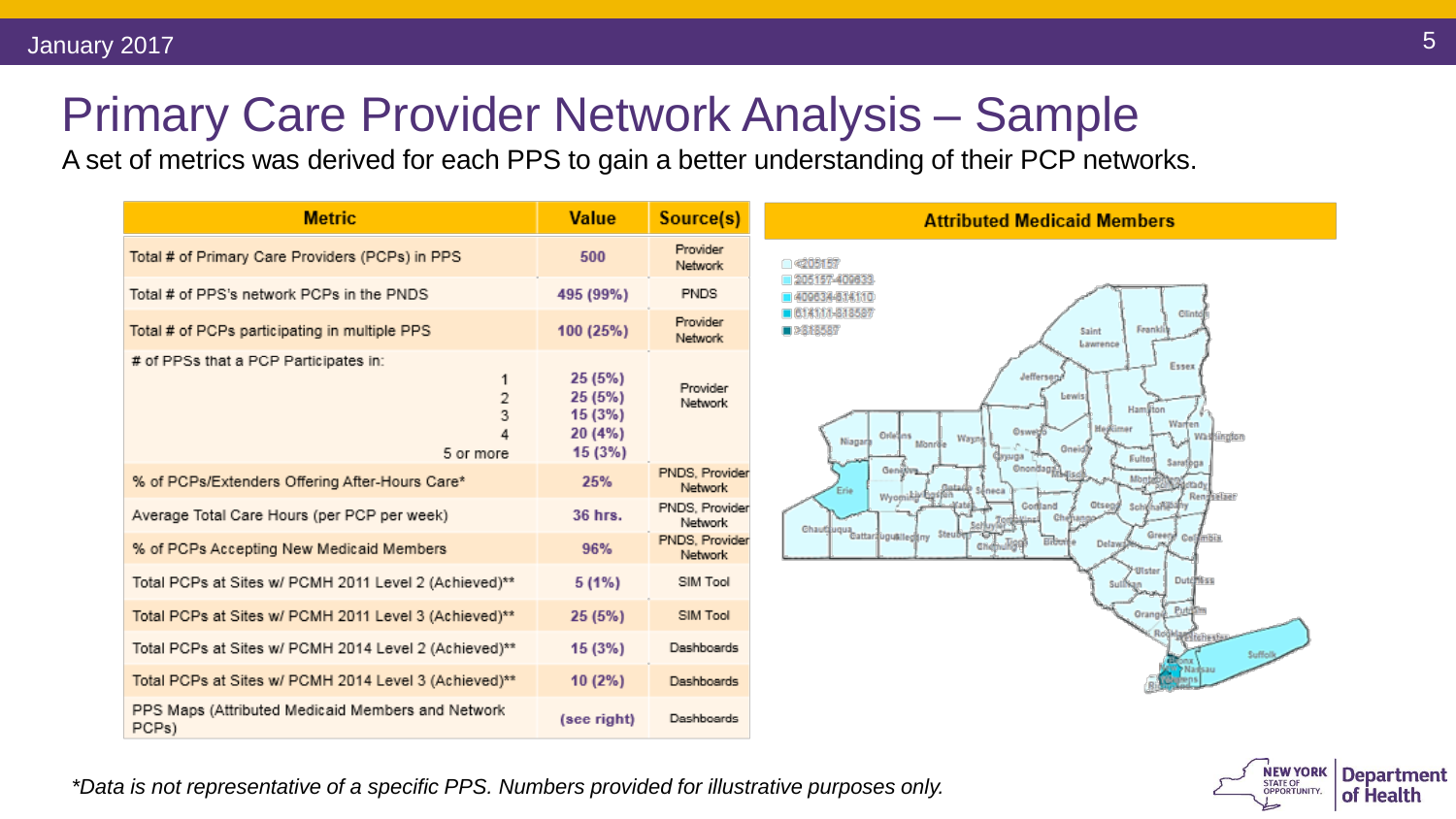# NYS HPSA/MUA Areas



- Identifying shortage area needs in PPS regions
- **HRSA Data Warehouse** allows PPS to identify Health Professional Shortage Areas and Medically Underserved Areas/Populations
- HPSA/MUA Data used with PCP Network Analysis Data can build an integrated perspective between both sources of information

Health Professional Shortage Area –Primary care

Medically Undeserved Areas/Populations

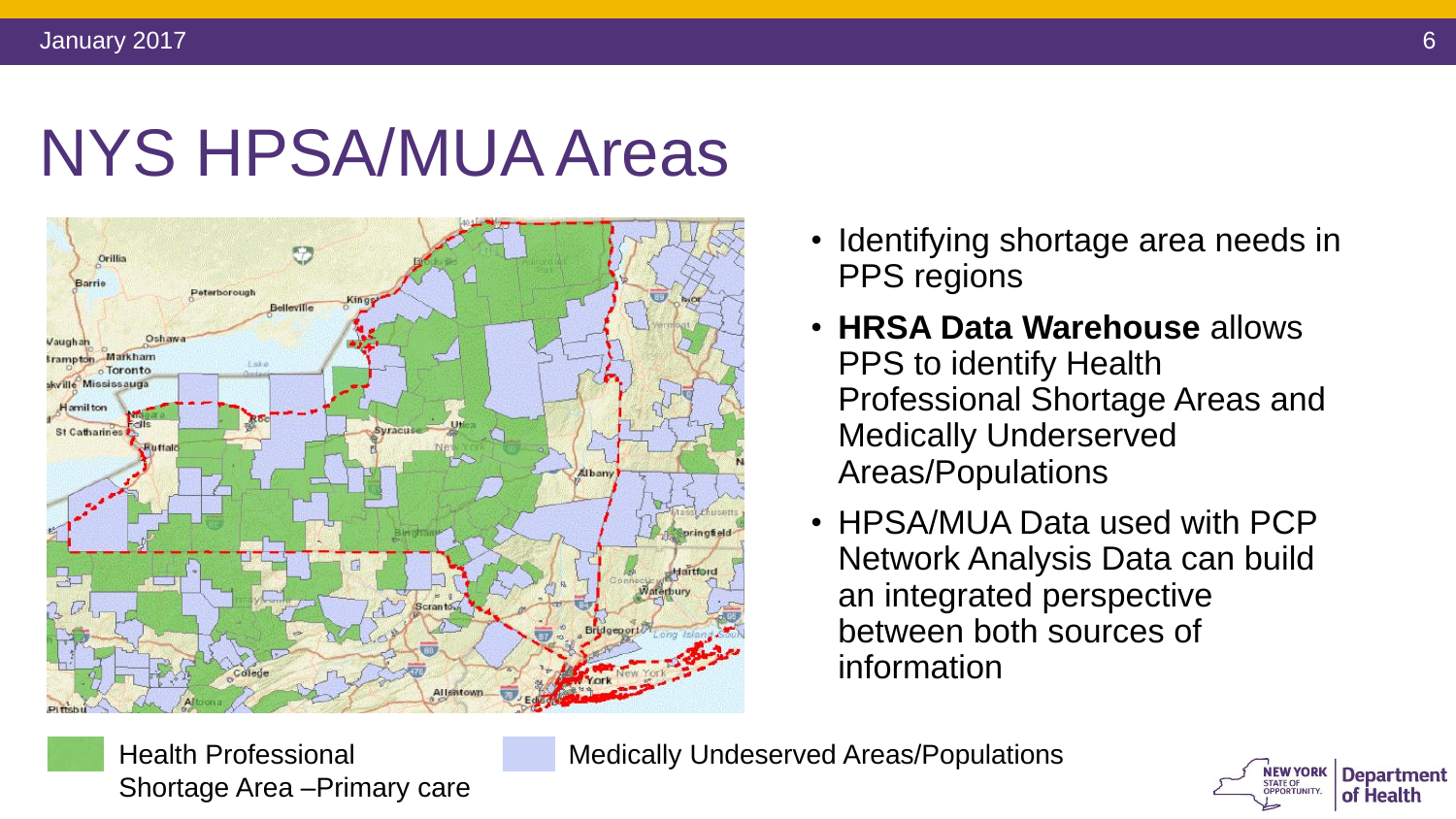# PCMH Accreditation

PCMH 2014 or Advanced Primary Care recognition is due March 31, 2018.

- Of the almost 6,000 PCPs in the PPS networks, 31% had any PCMH recognition in the baseline year (7/2013 – 6/2014).
- As of 12/2016:
	- Current recognition level is up to 40%, with 15 months to go.
	- 975 providers currently have 2011 PCMH Accreditation which facilitates their attainment of 2014 standards and recognition.
	- 1,380 currently have 2014 PCMH Level 3 Accreditation (23% of PCPs)



7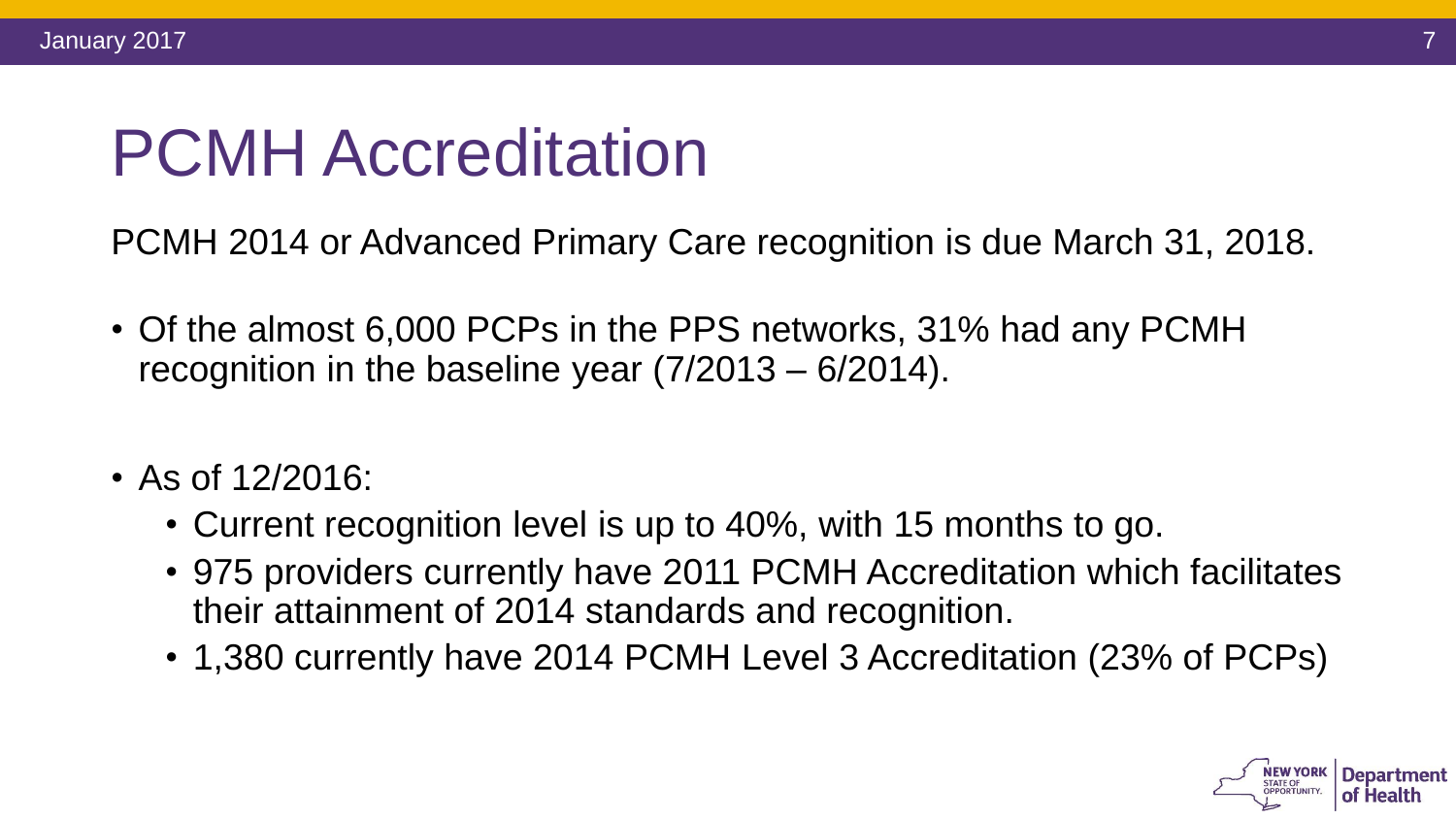#### Primary Care Plan Fundamentals - Process

- The PPS Primary Care Plans addressed each of the "six fundamentals" on the following two slides, and were submitted by the PPS as a narrative component of the Demonstration Year 2, Quarter 1 (DY2 Q1) reporting by each PPS with the delivery of project narratives as part of the Midpoint Assessment due by August 31, 2016.
- Key stakeholders involved in the development of Primary Care Plans created talking points and questions under each fundamental.
	- PPS were asked to consider these questions when responding to each fundamental in their Primary Care Plan project narrative.
- Once submitted, a team of two DOH staff reviewed each Primary Care Plan against the fundamentals and provided feedback to the PPS via written communications.
- The PPS were given the opportunity to revise their Primary Care Plans in response to the DOH feedback, prior to the Plans being posted for public comment.

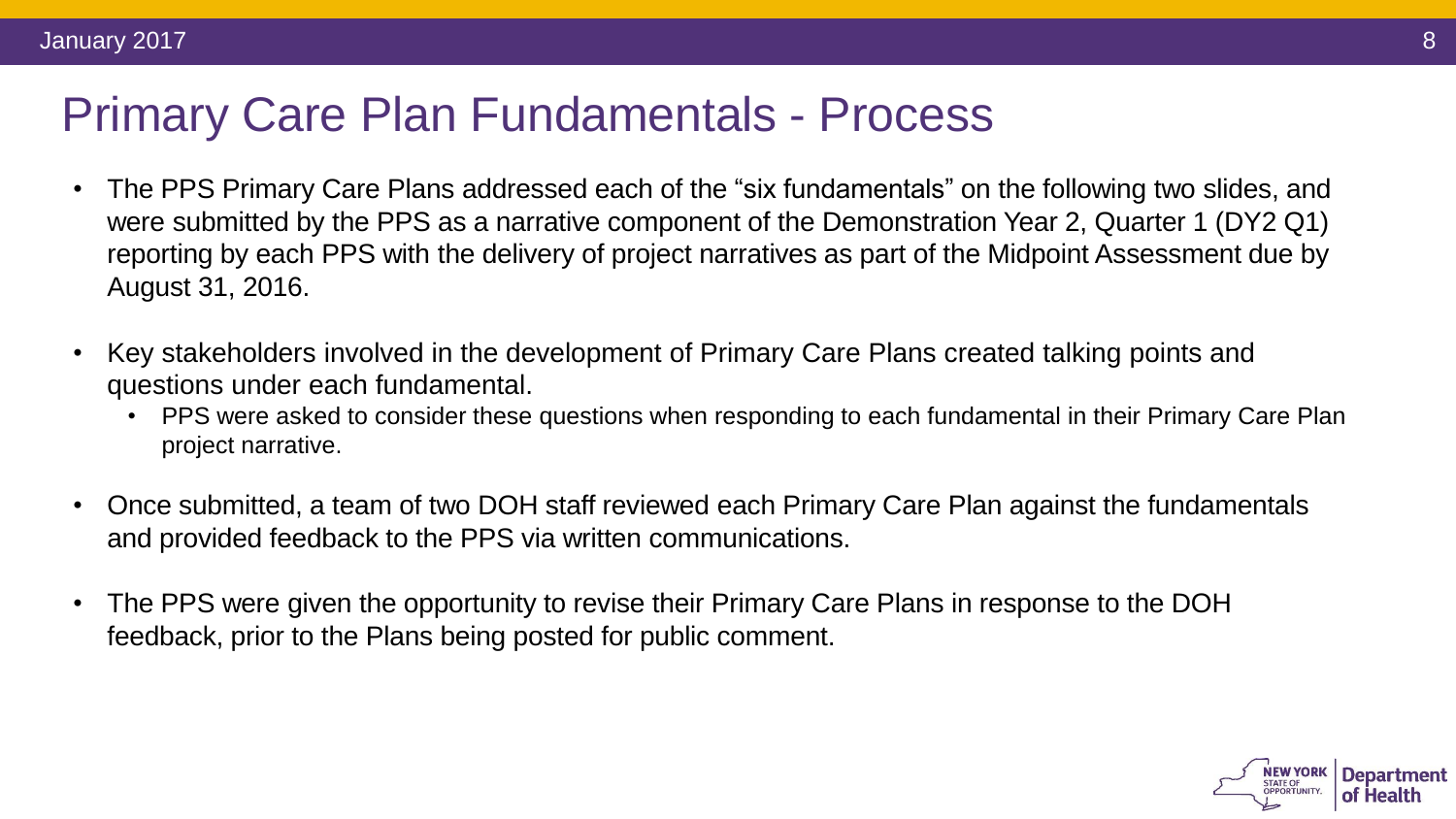### Primary Care Plans Six Fundamentals

- **1. Assessment of current primary care capacity, performance and needs, and a plan for addressing those needs**
	- PPS' over-arching approach for expanding Primary Care capacity and ensuring the provision of required services (including, as appropriate, addressing gaps in Primary Care capacity)
	- How is the PPS working with community-based PCPs, as well as institutional-based PCPs?
- **2. How will primary care expansion and practice and workforce transformation be supported with training and technical assistance?**
	- What are your PPS' plans for working with Primary Care at the practice level, and how are you supporting practices to successfully achieve PCMH/APC? (Resources could include collaboration, accreditation, incentives, training/staffing support, practice transformation support, central resources, vendors to support key activities, additional staffing resources, etc.)
	- How is your PPS working to ensure that existing statewide resources for technical assistance are being leveraged appropriately?

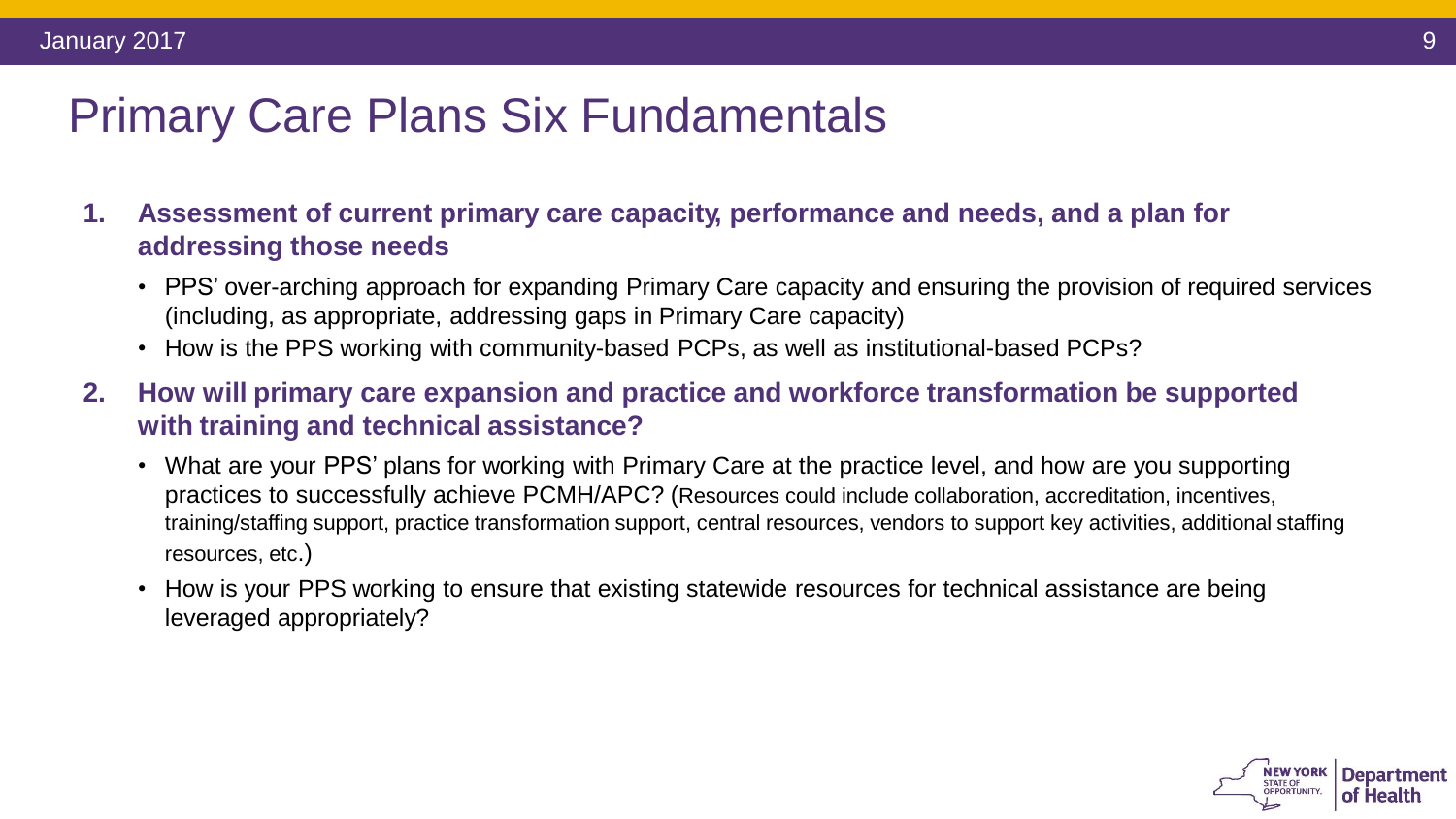# Primary Care Plan's Six Fundamentals (cont.)

- **3. What is the PPS' strategy for how primary care will play a central role in an integrated delivery system?**
	- How will the PPS strengthen the continuum of Primary Care and ensure meaningful linkages to necessary secondary and tertiary services?
	- How is Primary Care represented in your PPS' governance committees and structure and clinical quality committees?
- **4. What is the PPS' strategy to enable primary care to participate effectively in value**‐**based payments?**
	- How will key issues for shifting to VBP be managed? (e.g., technical assistance on contracting and data analysis, ensuring primary care providers receive necessary data from hospitals/emergency departments (EDs), creating transition plans, addressing workforce needs and behavioral health integration)
- **5. How does your PPS'funds flow support your Primary Care strategies?**
	- What resources are being expended by your PPS to support PCPs in DSRIP?
- **6. How is the PPS progressing toward integrating Primary Care and Behavioral Health (building beyond what is reported for Project 3.a.i)?**
	- This would include both collaborative care and the development of relationships with needed community-based providers.



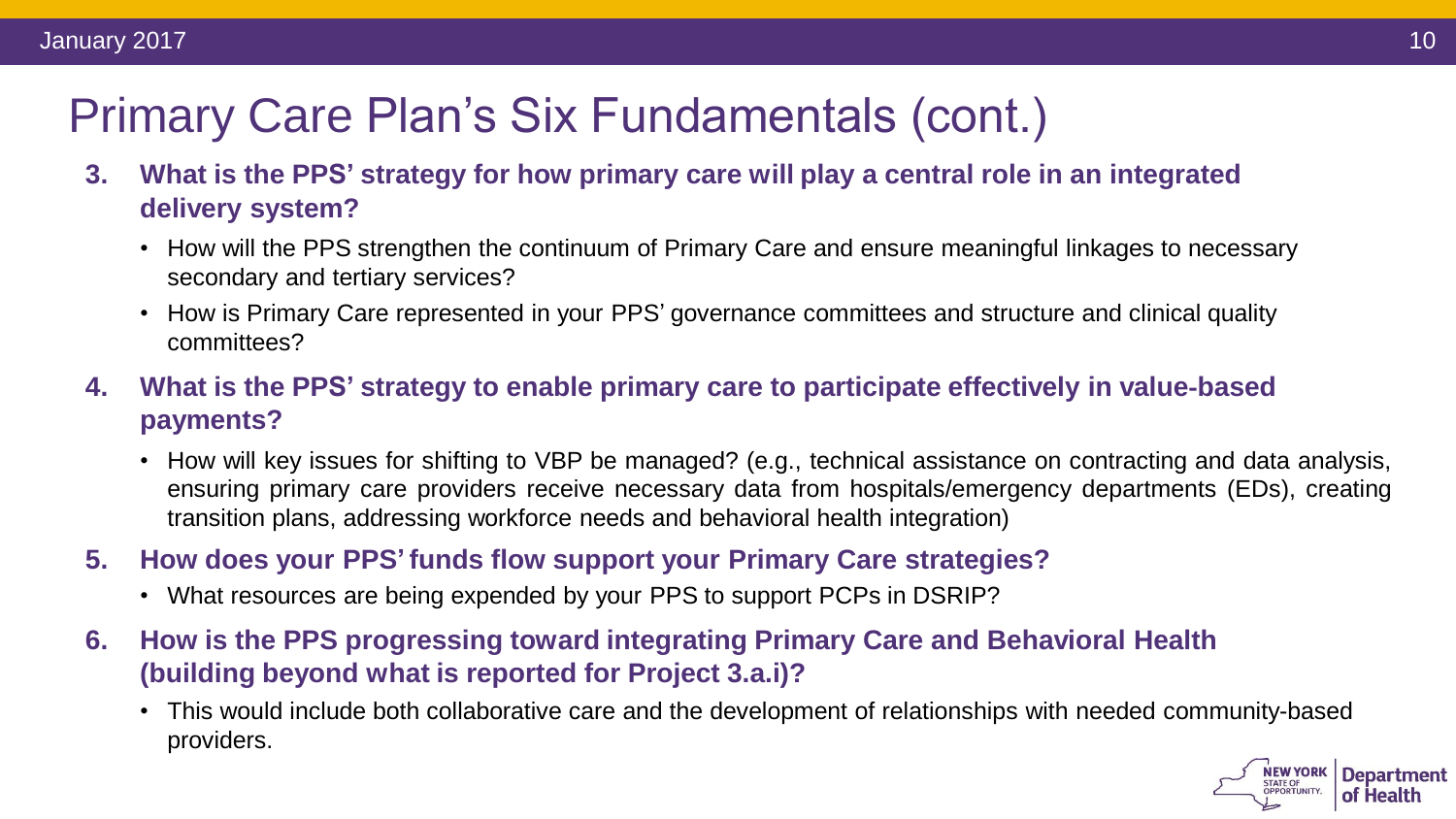#### January 2017

# Primary Care Plan Public Comment Overview

- Six letters: PCDC, CHCANYS, SNAPCAP, OASAS, HRHCare and NYCDOHMH
- Common threads:
	- Lack of transparency in funds flow; no way to discern hospital-based vs. community-based PCP funding
	- Lack of alignment of VBP with PC and CBOs; PCPs readiness for VBP
	- Limited discussion of BH/SUD integration; require SBIRT
- NYCDOHMH recommends PPS adopt standards re: tobacco cessation, food security and hypertension.
- CHCANYS recommends DOH make partners aware that participating in an IPA is not a condition of DSRIP and further explain shared savings arrangements.
- PCDC recommends future plan reporting require more quantitative measures.

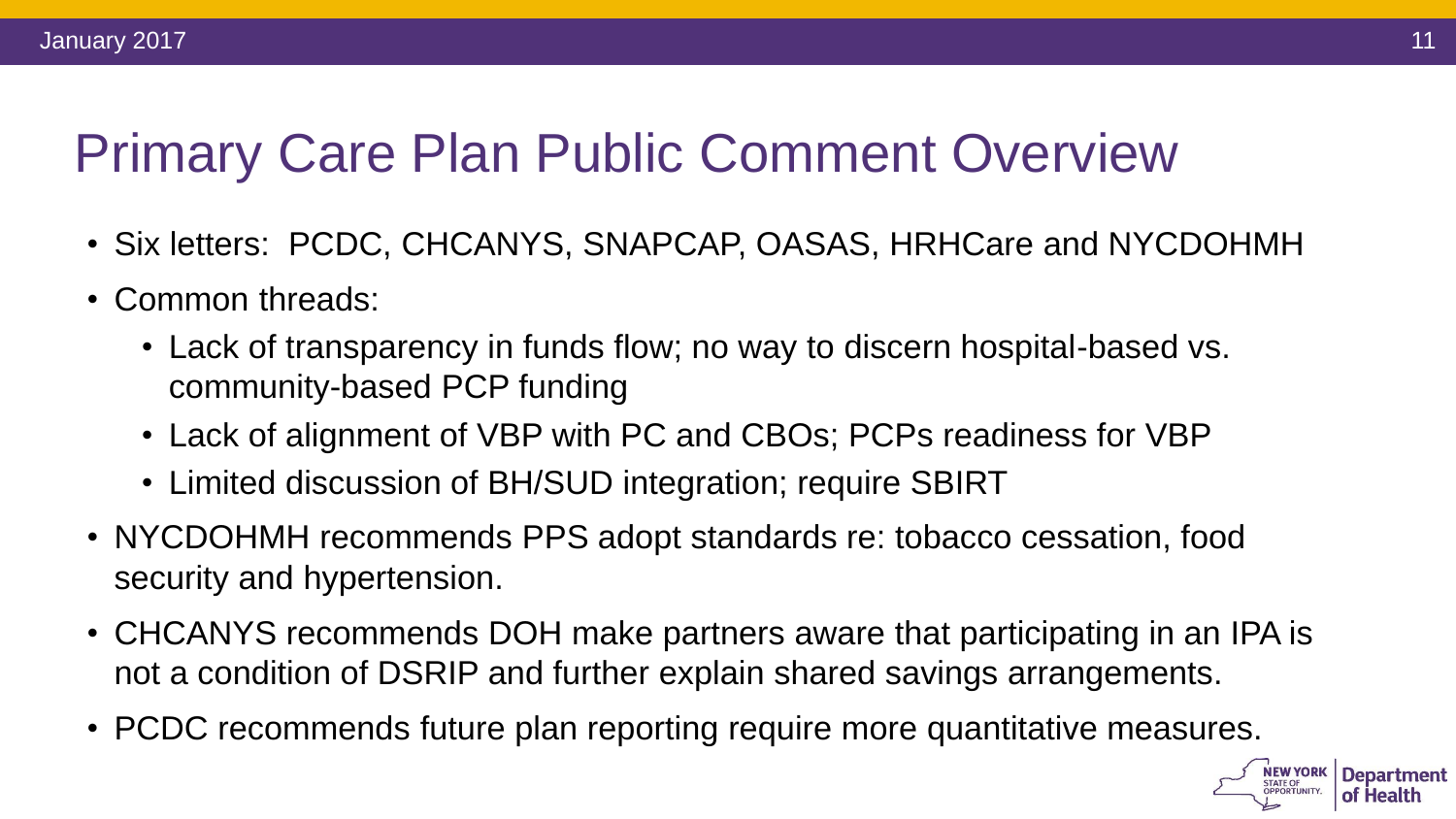# DOH Final Review – Strengths

- Plans are focused on Primary Care needs in the PPS region, providing capacity/needs information and plans to improve/expand access; recruitment and retention strategies that have been put into place were addressed.
- Ample information provided on PCMH technical assistance and other workforce training initiatives in place
- Robust descriptions of strategies for primary care's role in an integrated delivery system: RHIO/EHR connectivity, PCMH recognition, Care Management and linkages to specialty providers, among others
- Evidence of strong Primary Care presence on governance boards and committees

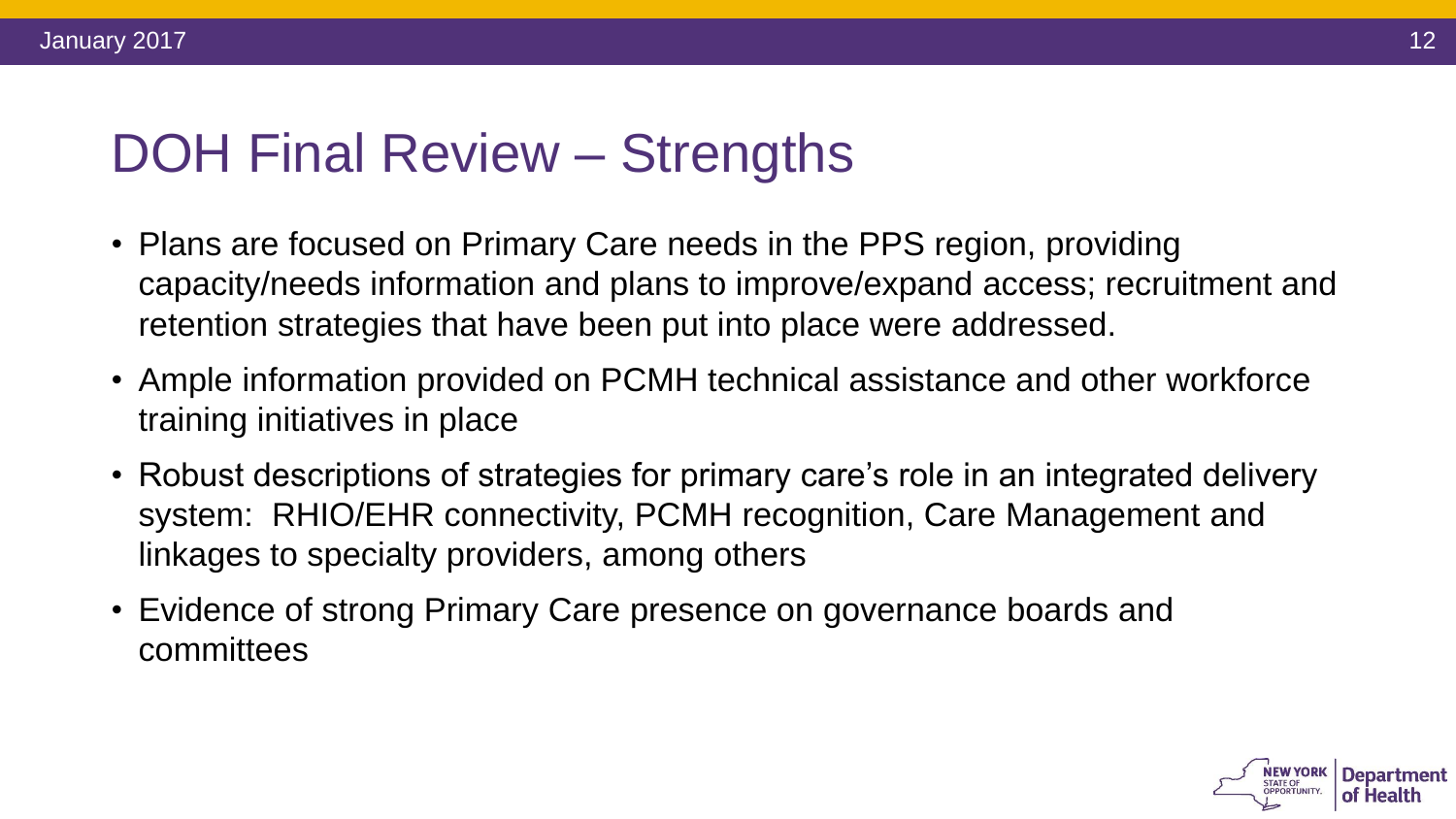# DOH Final Review – Challenges/Opportunities

- Primary Care Plan is still a plan for several few action items included
- Lack of specific funds flow information only nine PPS stated actual dollars flowed to PCPs
- Addressing capacity issues in HPSAs not included for some
- Assessing PCPs for VBP readiness seems behind; many do not have a complete plan for providing Technical Assistance to practices for VBP readiness

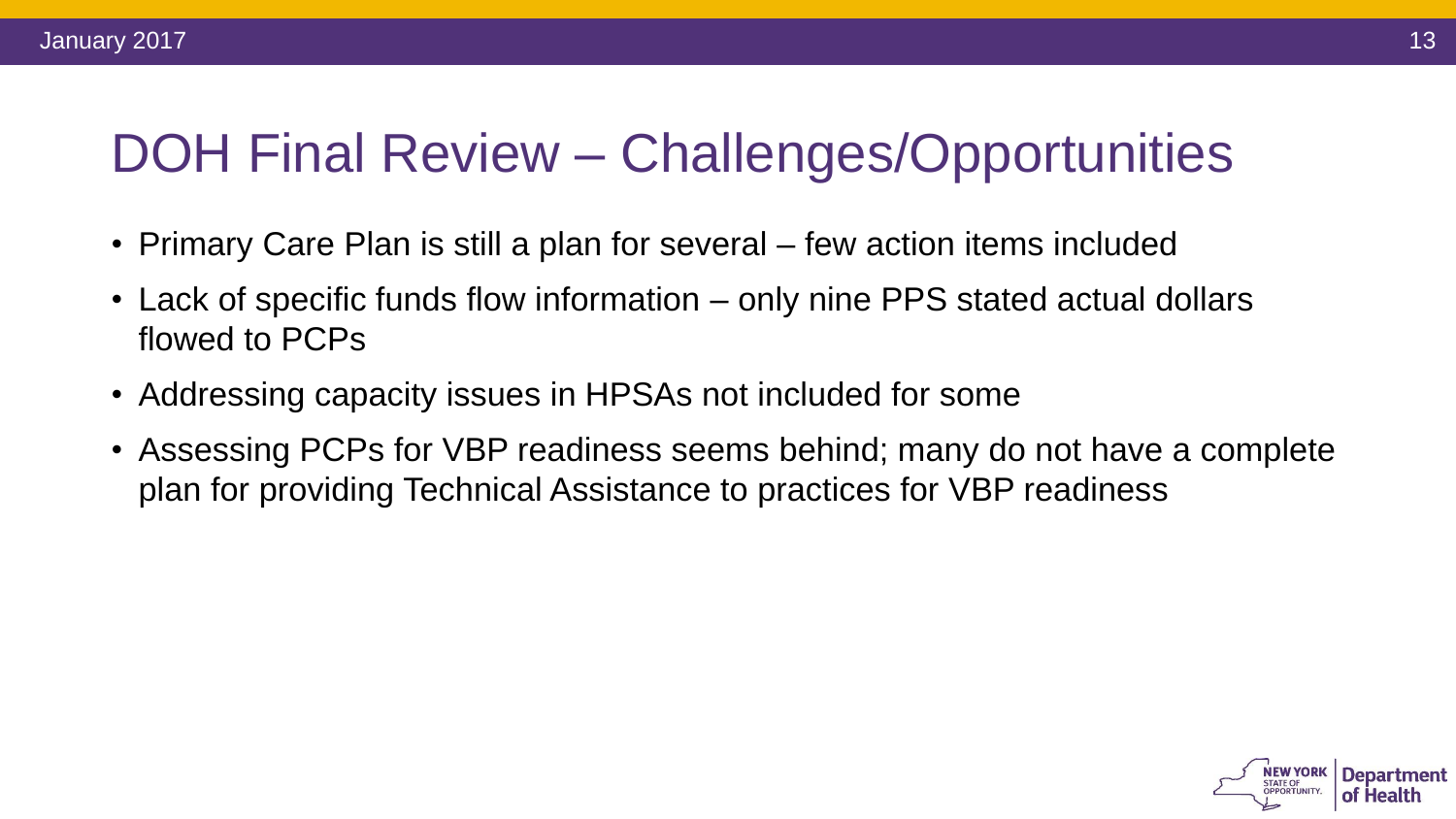#### January 2017

# Examples of Excellent Primary Care Plans

- Advocate Community Partners
- Adirondack Health Institute
- Bronx Health Access Bronx Lebanon
- Community Care of Brooklyn Maimonides
- Montefiore Hudson Valley Collaborative (MHVC)
- North Country Initiative Samaritan

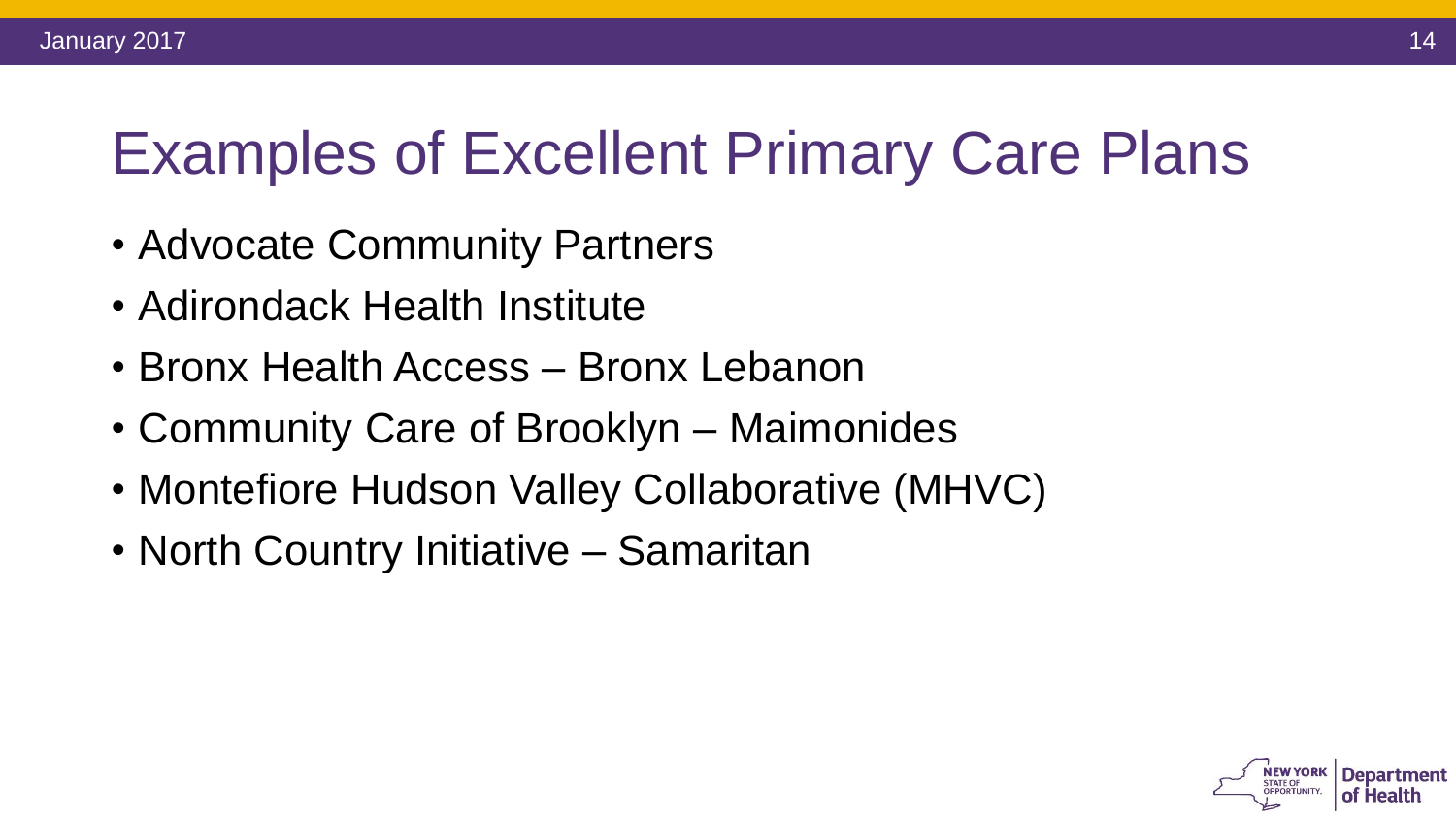# PCMH Transformation and Support

FLPPS CNYCC Maimonides **Millennium** Montefiore/MHVC Nassau Queens Mount Sinai SIPPS NY Presbyterian NY Presbyterian Queens NYU Lutheran OneCity Health Refuah

AHI Samaritan/NCI Alliance Bronx Lebanon Suffolk Care Collaborative **Bassett** CPWNY CPWNY Westchester Medical Center Care Compass

#### Plans Adequate in Area **Plans Needing Improvement**

ACP Saint Barnabas/BPHC Albany Medical Center Hospital

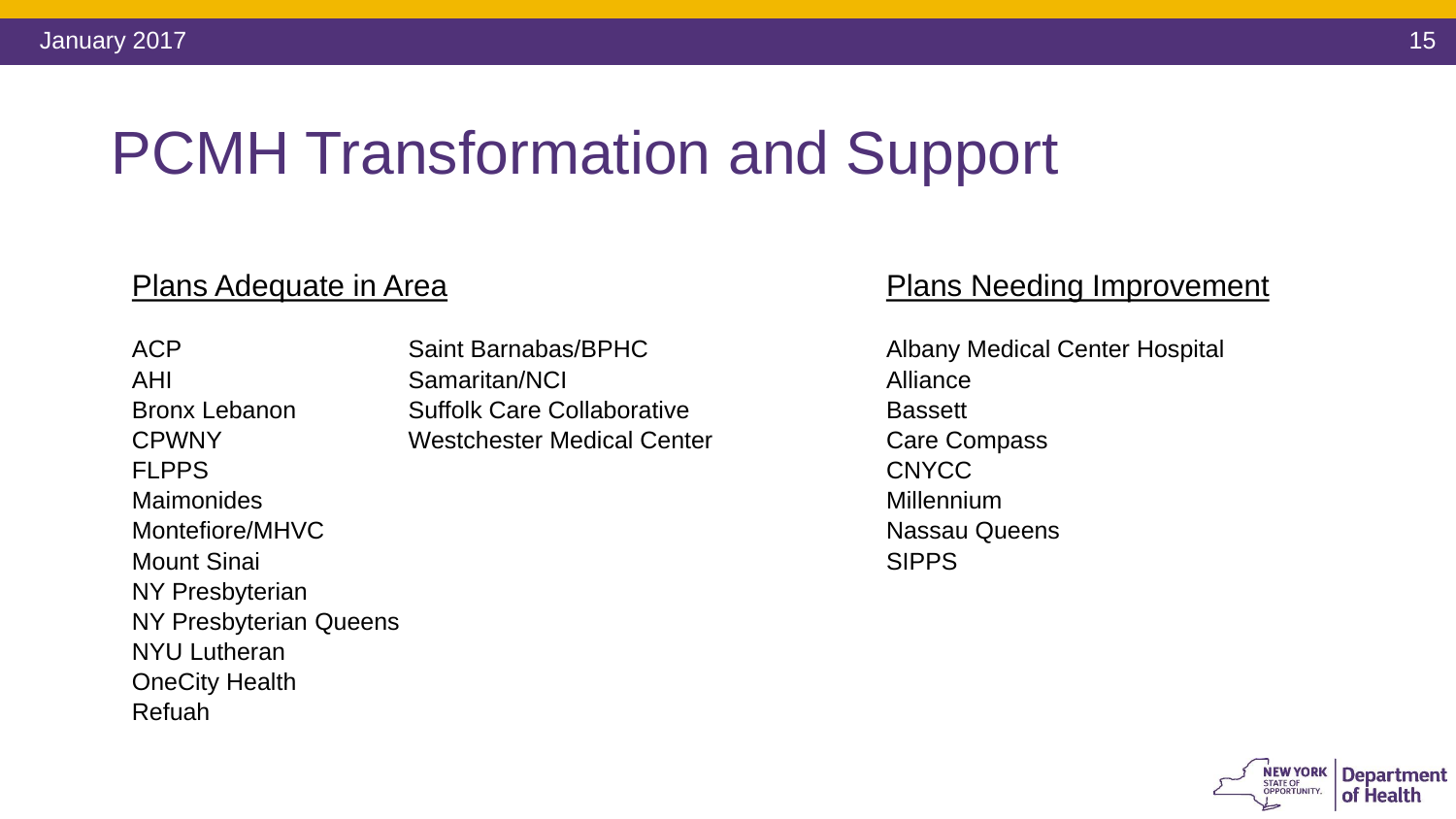# Funds Flow to PCPs Provided

AHI Alliance Bronx Lebanon **Bassett** CPWNY CPWNY Care Compass Maimonides CNYCC Montefiore/MHVC FLPPS Mount Sinai **Mount Sinai** Millennium NYU Lutheran Nassau Queens Samaritan/NCI NY Presbyterian

#### Plans Adequate in Area **Plans Needing Improvement**

ACP Albany Medical Center Hospital NY Presbyterian-Queens OneCity Health Refuah Saint Barnabas/BPHC SIPPS Suffolk Care Collaborative Westchester Medical Center

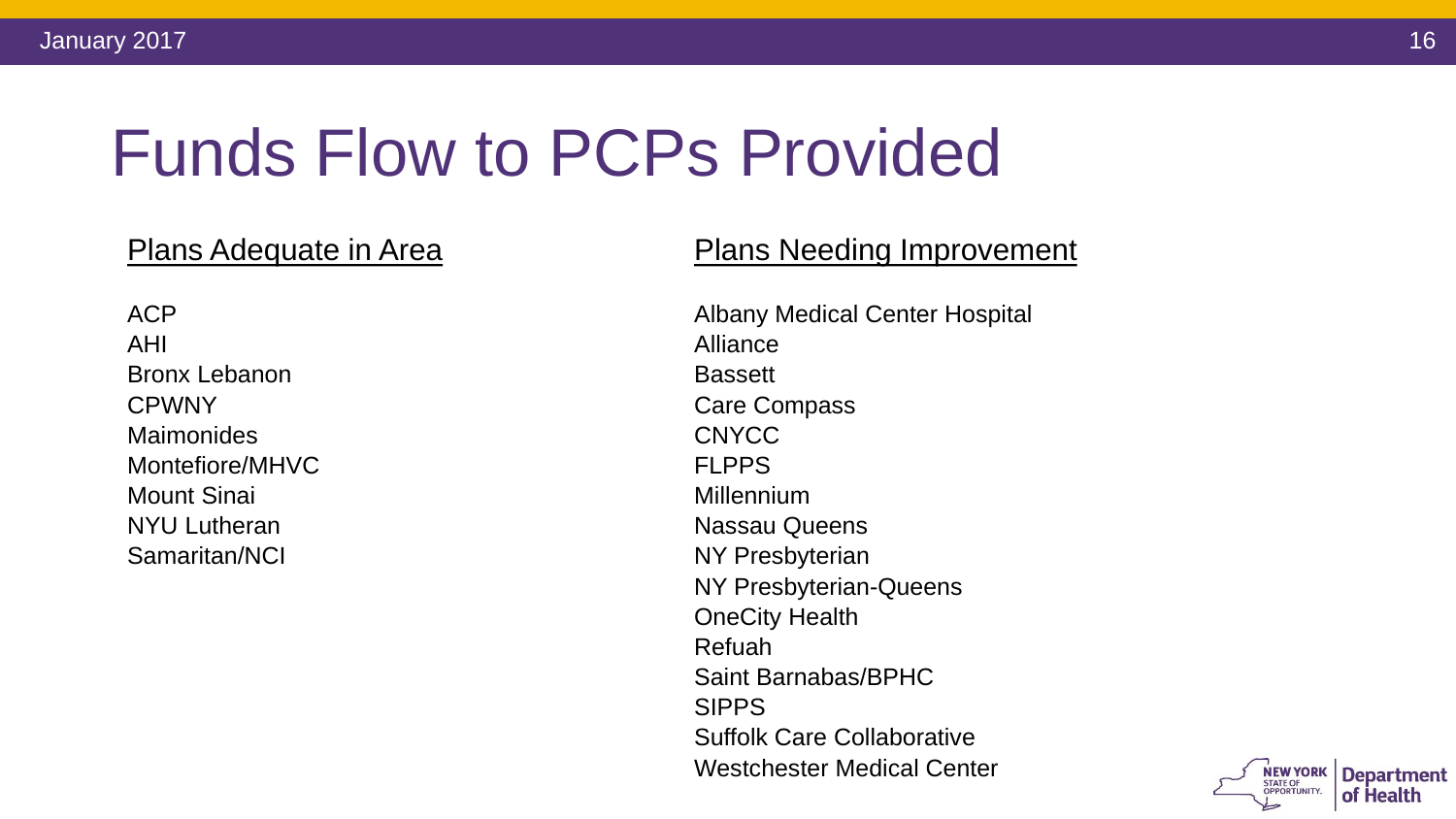# Behavioral Health Integration

FLPPS **Maimonides** Millennium Montefiore/MHVC NY Presbyterian NY Presbyterian-Queens NYU Lutheran OneCity Health

ACP Refuah AMCH AHI Saint Barnabas/BPHC Care Compass Alliance Samaritan/NCI CPWNY (SUD info) Bassett SIPPS Mt. Sinai Bronx Lebanon Suffolk Care Collaborative Nassau Queens CNYCC Westchester Medical Center

#### Plans Adequate in Area **Plans Needing Improvement**

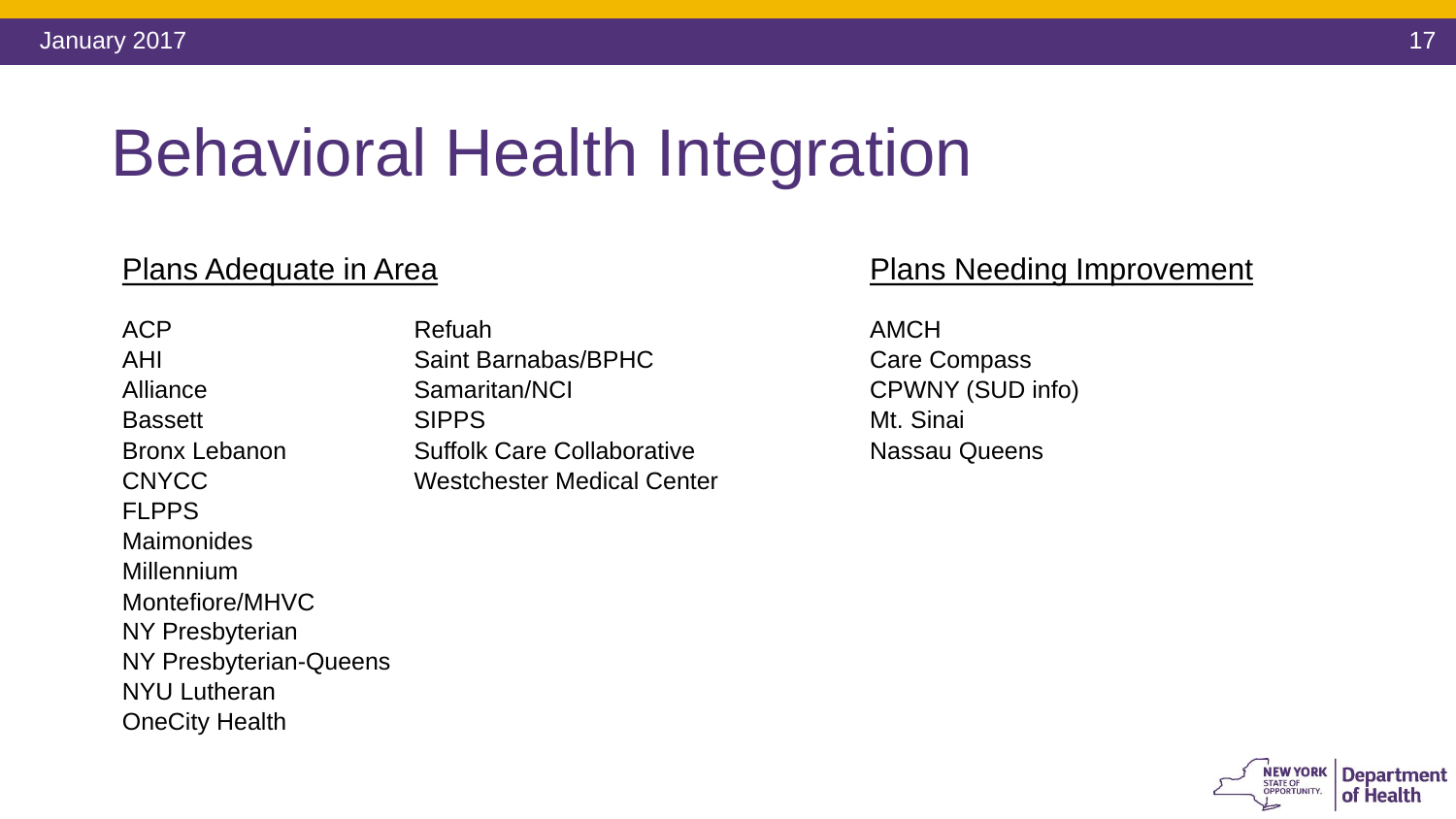# Primary Care Plan Assessments

# *Plans Requiring IA Corrective Action Plan*

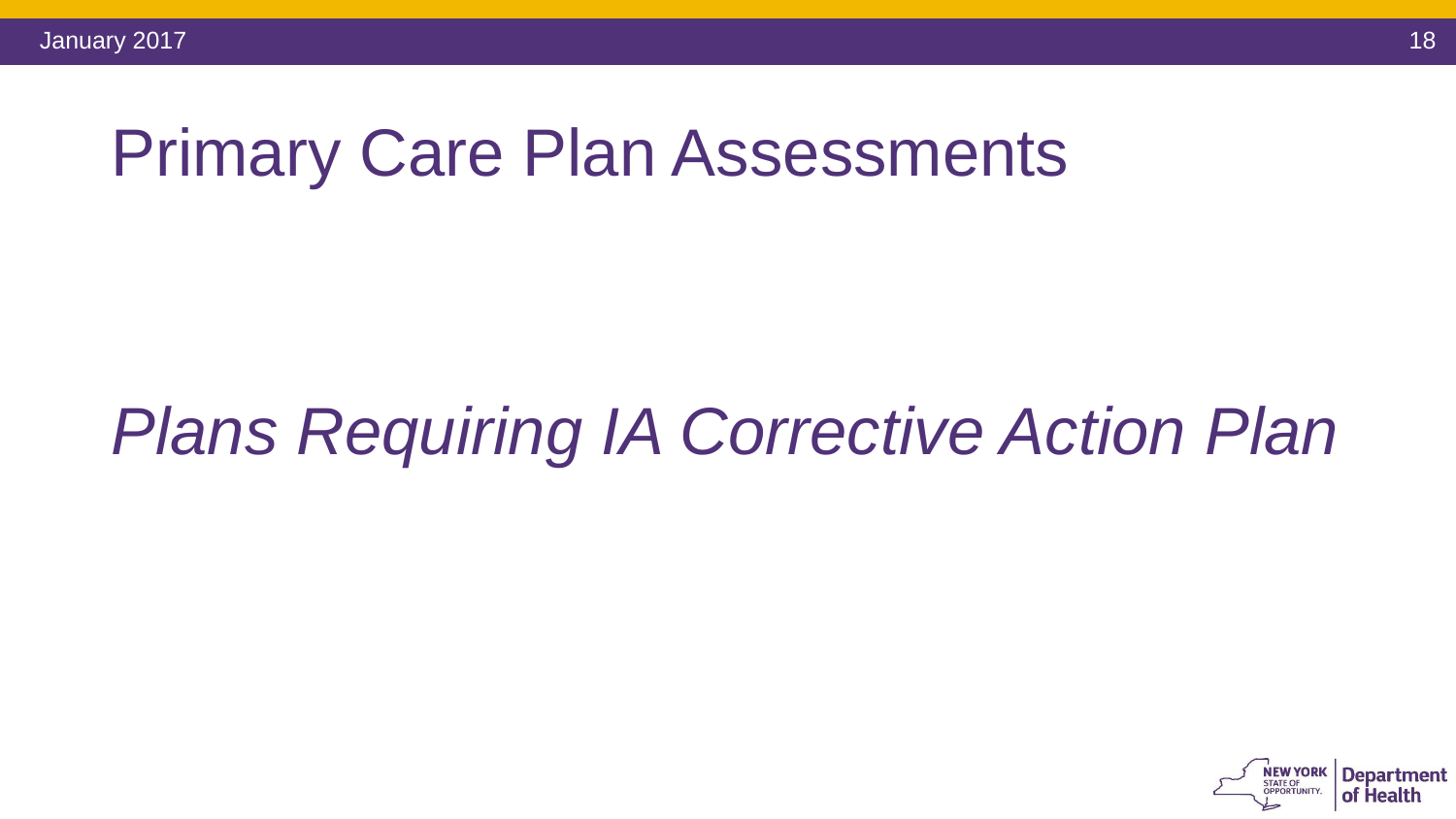# **Albany Medical Center Hospital (AMCH)**

• Overall Assessment: Plan is not clear on what has been implemented and what might be implemented, but it appears many activities are still in the planning phase. Detailed description of PCP participation in different committees and subcommittees. Funds flow for Phase 1 described, though unclear if funds distributed (Plan states "allocated" not "distributed"). Funds flow for the next phases are not described.

# **Bassett PPS aka Leatherstocking Collaborative Health Partners (LCHP)**

• Overall Assessment: Plan is written more as a "challenge and mitigation" document instead of an overall approach or strategic plan for primary care. PPS descriptions are of incremental efforts which are positive, however, they also reflect an environment where primary care is challenged and not well supported. PCMH is cited as initially a huge lift with hopes that it will ultimately provide satisfaction and other resources through teambased model of care. Plan is often general and difficult to discern whether implementation is limited or widespread and among what providers. Areas cited as challenges for PPS such as compensation model and incentives for providers raise questions regarding how PPS Governance is addressing overall primary care strategy as it relates to VBP of Health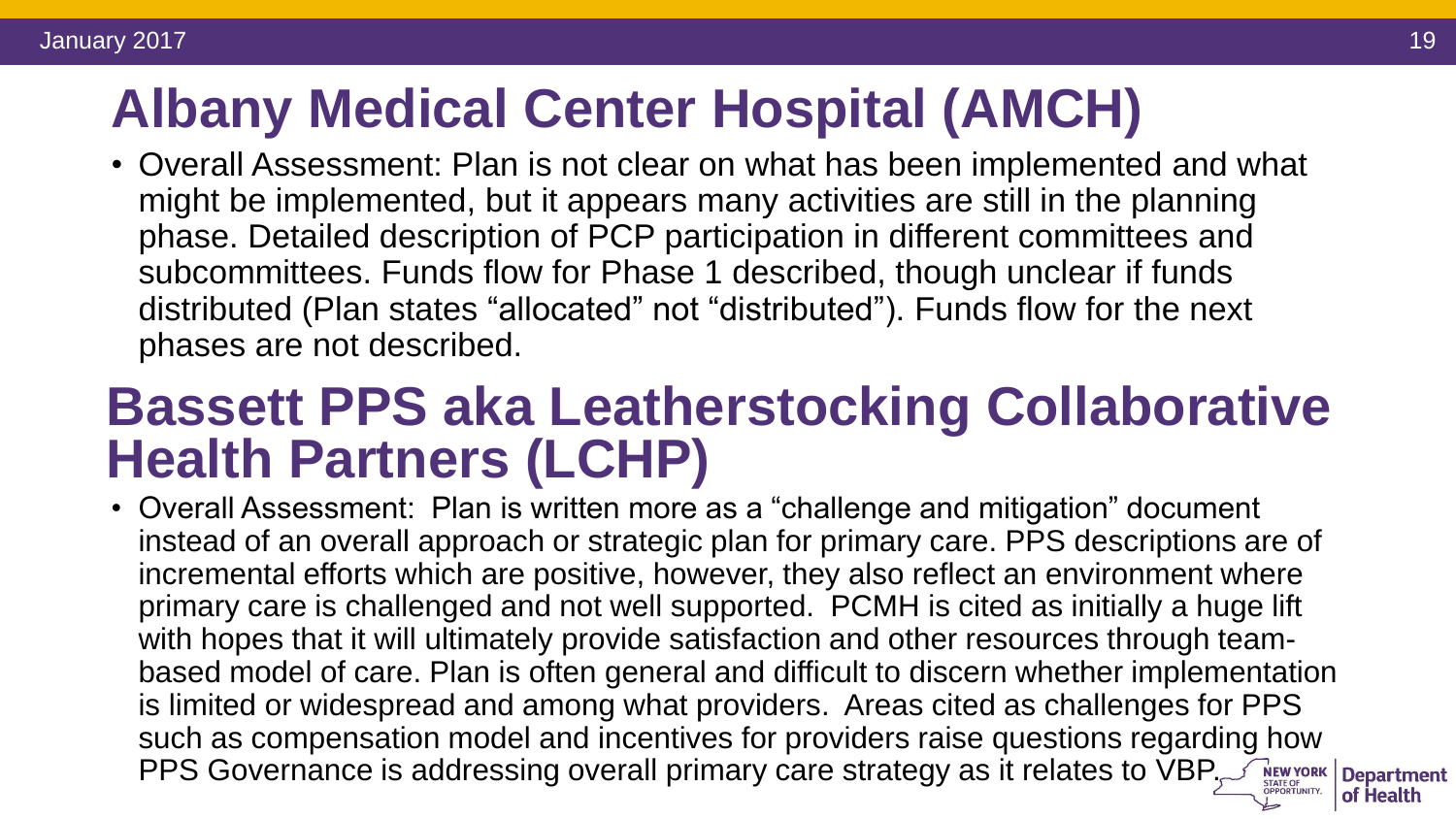# **Care Compass Network (CCN)**

• Overall Assessment: Plan needs specificity and focus. There are general delivery system issues described but discussion does not focus sufficiently or clearly on primary care. Strategies are left to RPUs and health system partners. The plan does not indicate specific progress on projects to indicate implementation is underway except for the MAX series action sites.

# **Central New York Care Collaborative (CNYCC)**

• Overall Assessment: Overall approach to primary care is provided, however, activities cited in the primary care plan appear to be mostly in planning stages. Actual implementation is not addressed in much of the plan. Emphasis on extensive workforce training provided through monthly webinars and a learning platform. Specific information regarding funds flowed to primary care was not provided in the plan. Recent hire of a Chief Medical Officer is expected to accelerate activities.**NEW YORK Department**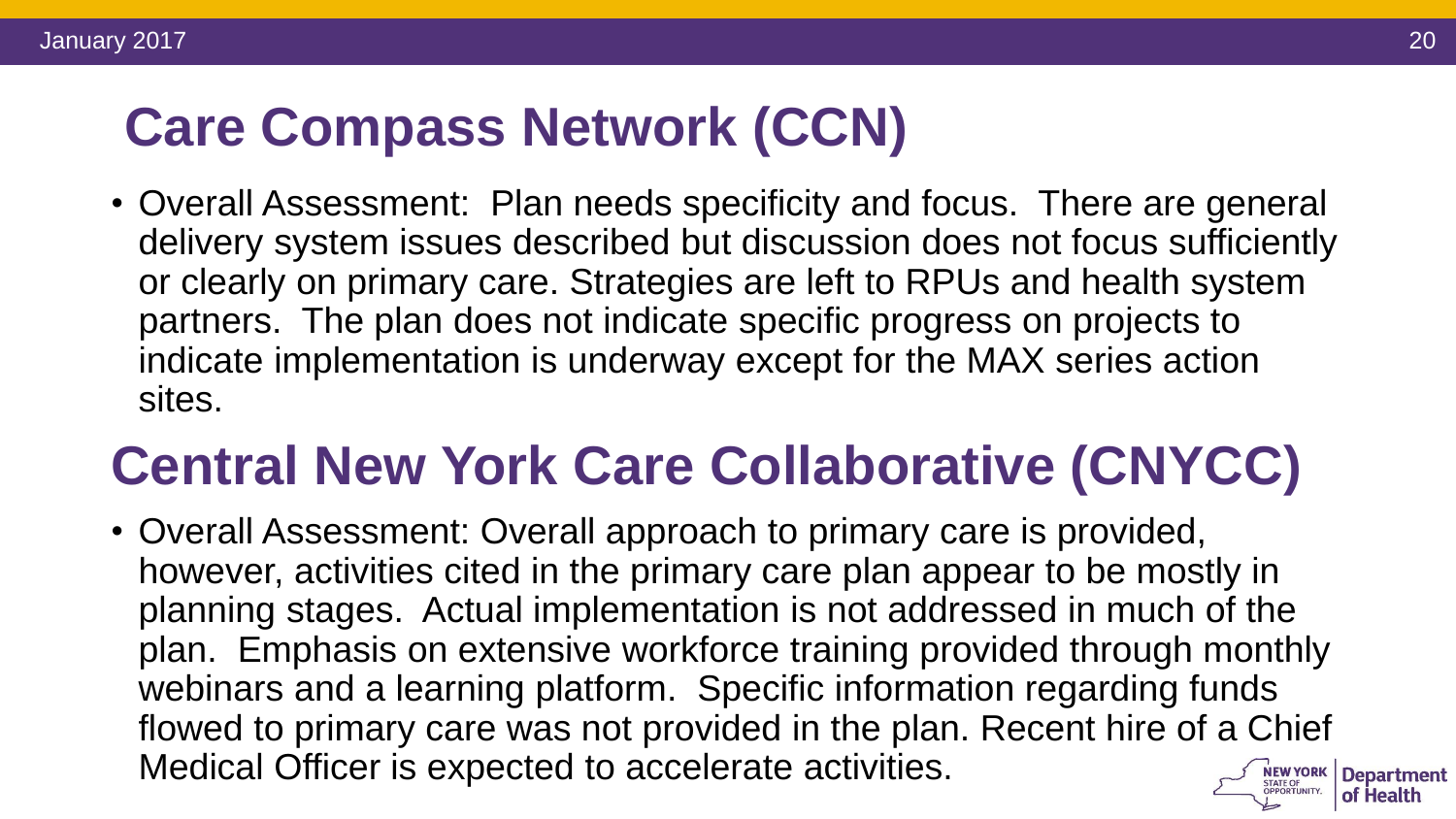# **Millennium Care Collaborative**

• Overall Assessment: The plan includes many ideas that appear would be successful, yet without baseline data on capacity analysis and HPSA clarity or workforce needed to support gaps in care, there may be significant primary care plan areas that will be challenging.

# **Mount Sinai, LLC**

• Overall Assessment: The Plan seems overall vague and future oriented, suggesting the PPS is behind in its Primary Care activities, with language such as "we have begun exploring" and "the PPS is monitoring FQHCs." That said, 39% of PCP practices are 2011 or 2014 PCMH certified. There is no discussion on use of workforce budget to recruit PCPs.



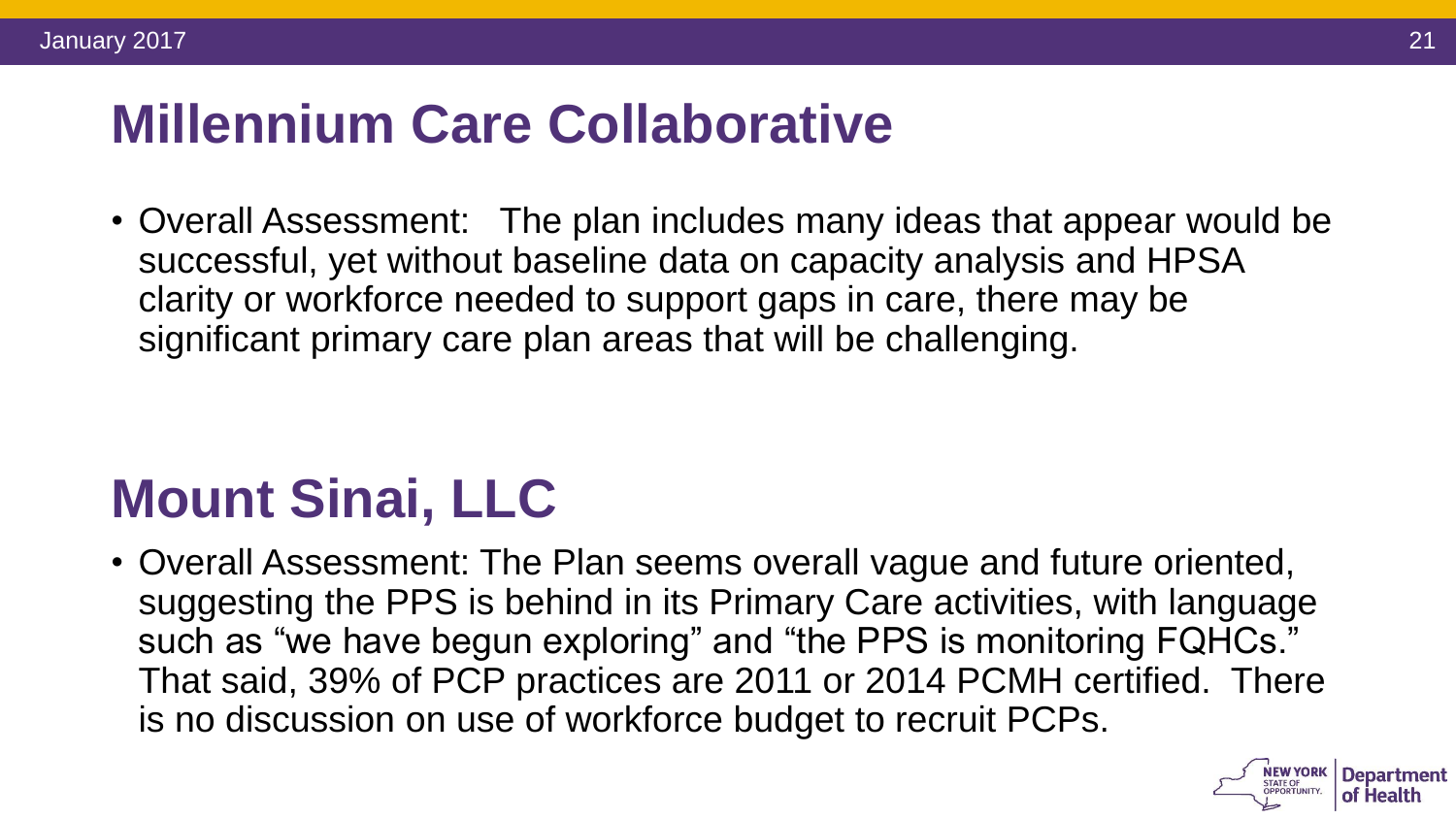# **NYU Lutheran (Brooklyn Bridges PPS)**

• Overall Assessment: Plan focuses on primary care, but capacity information is not well documented. There are many primary care HPSAs in Kings County and the primary care plan does not address this aspect. The Plan could have more information provided on numbers of primary care practitioners in the PPS including pediatricians, nurse practitioners, etc.

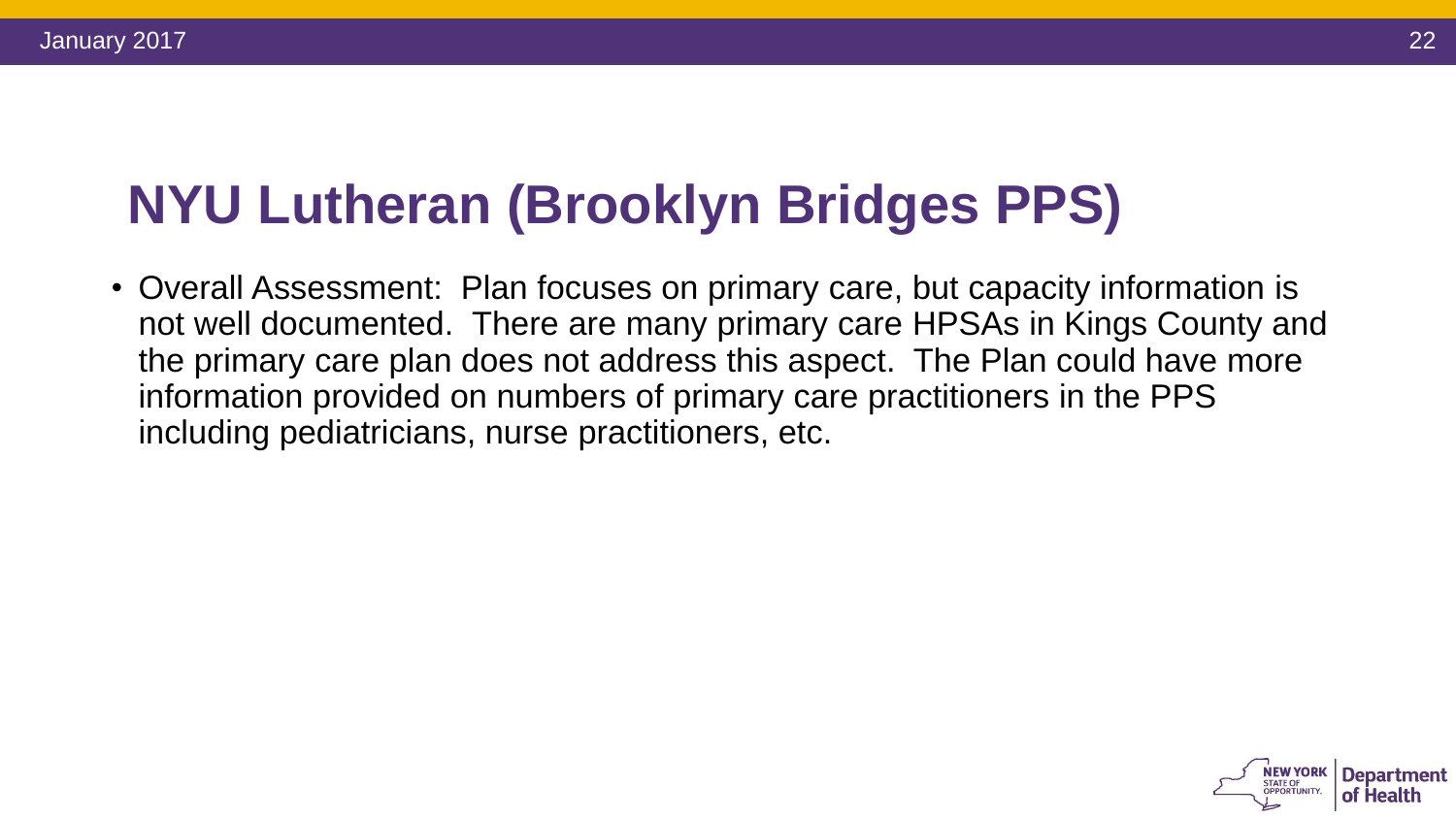# Primary Care Plan Assessments

*Adequate Plans*

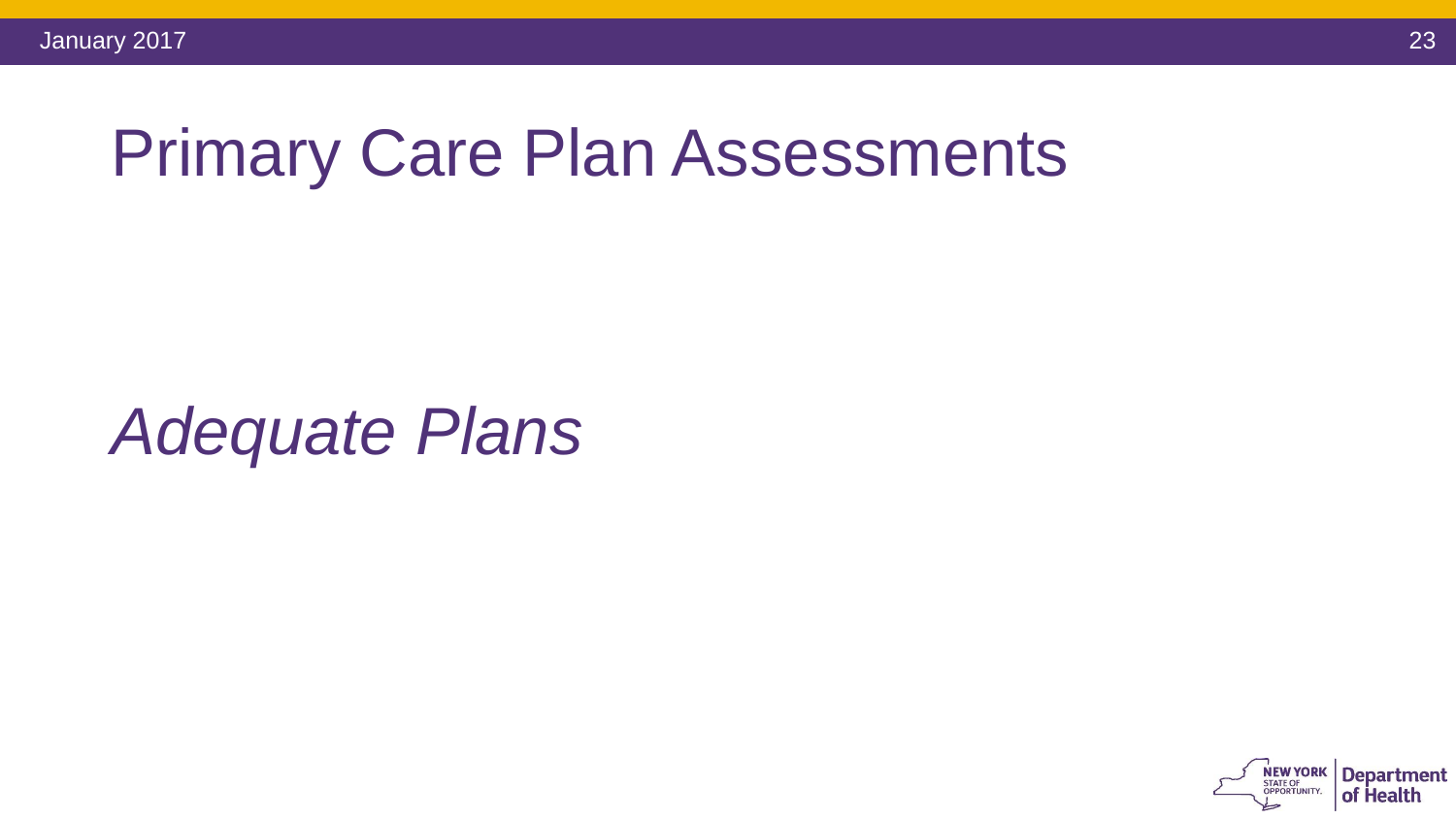# **Adirondack Health Institute, Inc. (AHI)**

• Overall Assessment: Detailed and thorough PC plan, with many activities already in motion. PCPs are involved in leadership committees. Detailed funds flow summary.

# **Advocate Community Providers (ACP)**

• Overall Assessment: Well written and focused on the primary care needs of the PPS. Provided clear information on plans to improve access to care and create and secure VBP arrangements.

### **Alliance For Better Health Care, LLC**

• Overall Assessment: Plan addresses all fundamentals and is focused on primary care needs. Comprehensive workforce strategy. Dollars flowed to support PC activities are not stated, and incentive/bonus pool methodology to reward and incentivize PCPs still needs to be developed (funds to be allocated to this pool not stated). Substantial work detailed on integrating PC and BH.

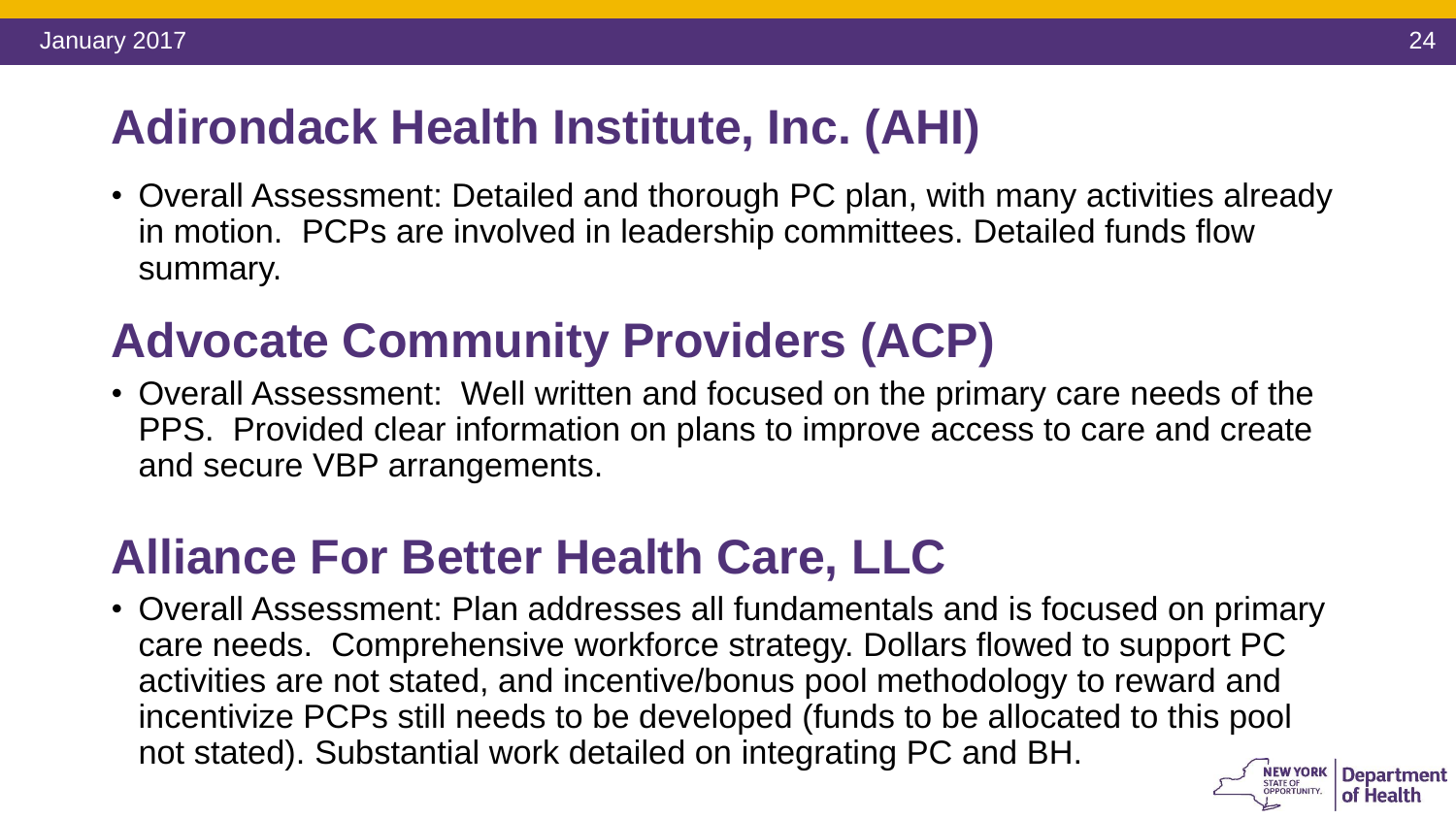### **Bronx Lebanon PPS – Bronx Health Access**

• Overall Assessment: The Bronx Health Access primary care plan is strong, partners are committed to and moving forward with VBP efforts and integration is already occurring in many areas.

# **Community Care Of Brooklyn (Maimonides)**

• Overall Assessment: Very strong plan with many activities well in progress.

# **Finger Lakes PPS (FLPPS)**

• Overall Assessment: Very comprehensive plan. Well focused on the primary care needs of the PPS and includes both current activities as well as initiatives planned for the future. FLPPS has flowed 12.7% of partner share dollars to PCPs and clinics and 84.7% to health systems which employ 67% of the PCPs, though no dollar amounts were included.

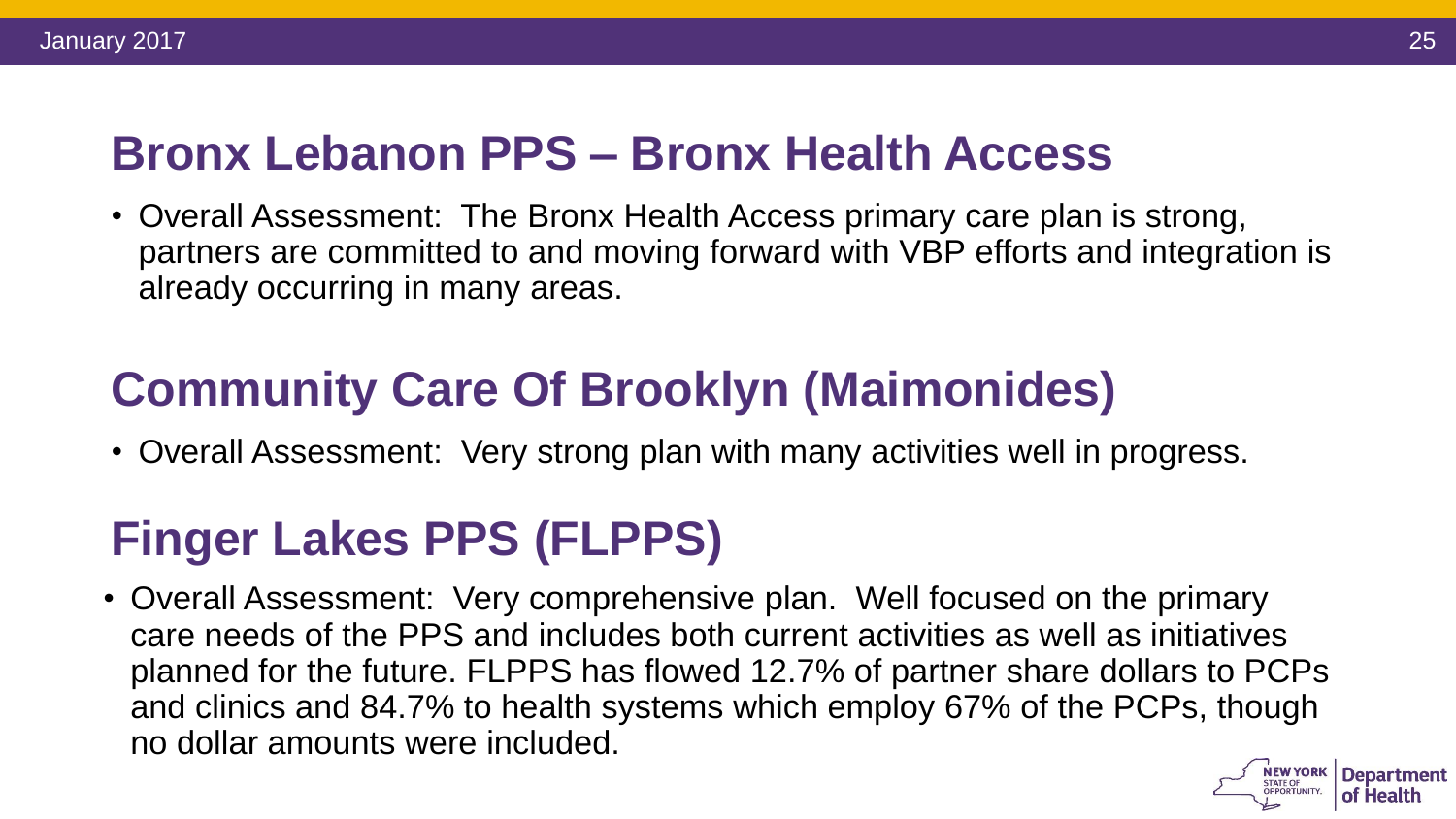# **Montefiore Hudson Valley Collaborative (MHVC)**

• Overall Assessment: Plan is extensive and thorough. MHVC has a strong commitment to the PCMH model and a robust plan for an IDS and BH integration. PCPs are involved in Governance and other Committees and are recognized as the backbone of MHVC's healthcare transformation model.

## **Nassau Queens PPS**

• Overall Assessment: Well written and focused on the primary care needs of the PPS, but hub focused; not very clear on the role of the PPS in the Plan. Could include more detail on how each hub is supporting PCMH transformation efforts. Little information provided on funds flow (i.e, how much flowed to PCPs to date).

# **New York Presbyterian-Queens (NYP/Q)**

• Overall Assessment: PPS has a focused strategy to expand primary care access and to support PCMH transformation for 36 PC practices. To date, limited funds have flowed directly to Primary Care. PPS is not doing the Integrated Delivery System project 2.a.i, but rather project 2.a.ii.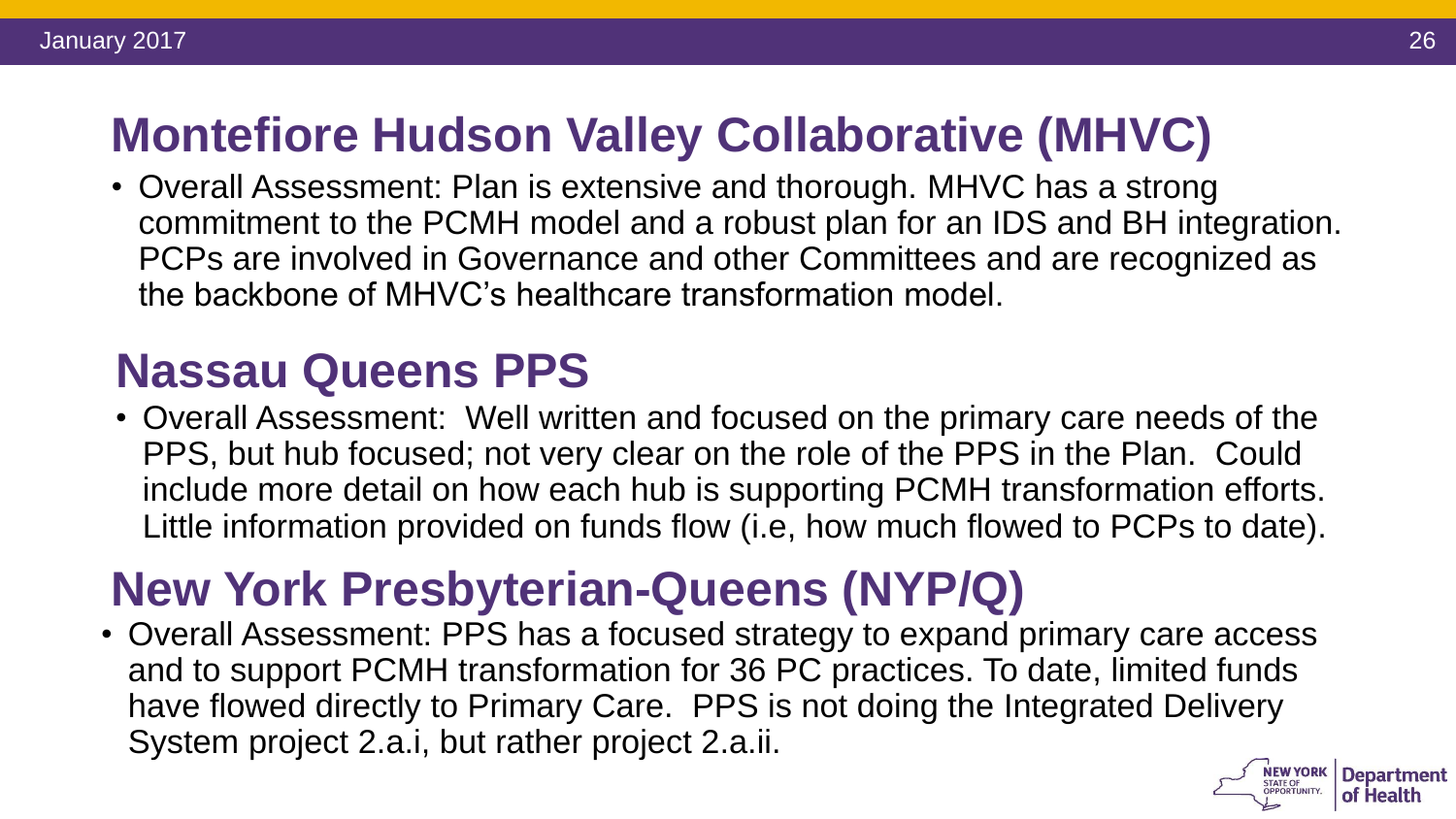## **New York-Presbyterian Hospital (NYP)**

• Overall Assessment: The Plan is focused, cohesive and addresses its entire network. The largest portion of PC network is within its institutional framework. No detail on whether PCP recruitment will occur and if so, whether the workforce budget will be used in this effort. Leadership committees have good representation from Primary Care. Both direct and indirect support is given to Primary Care, though overall investment to date seems low.

# **OneCity Health PPS**

• Overall Assessment: Plan is extensive and thorough, with tables that make it easy to understand the PPS' PC strategy. Plan states that PCPs have begun to receive funds, including payment for engagement, but dollar amount is not stated.

# **Refuah PPS**

• Overall Assessment: Strong elements for BH integration. Other areas require more specificity and timing. Integrating into larger continuum of care with external partners such as hospitals and connectivity with RHIO/SHIN-NY are less specific, but are key PPS strategies. There is a lack of specifics on funds flow.NEW YORK Department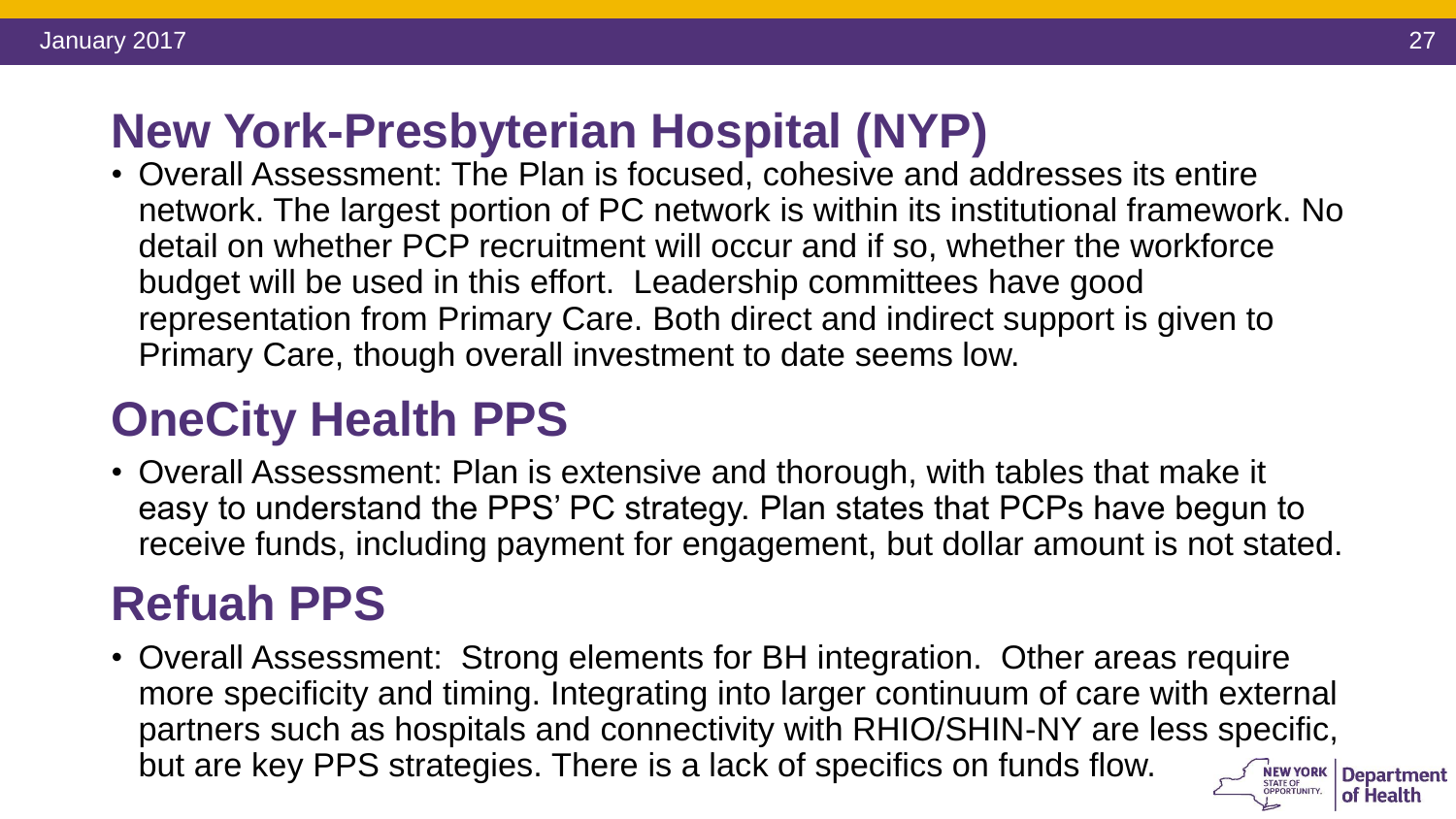## **Saint Barnabas PPS/Bronx Partners For Healthy Communities (BPHC)**

• Overall Assessment: An excellent primary care plan that demonstrates overall strategy for addressing primary care practice transformation and active implementation of strategy. No details provided on dollars to be flowed to primary care, either flowed to date or planned.

# **Samaritan PPS/North Country Initiative (NCI)**

• Overall Assessment: Well-organized, detailed and thorough PC Plan. Many initiatives already established and in progress. Detailed funds flow information.

# **Sisters of Charity Hospital of Buffalo, NY aka Community Partners of WNY (CPWNY)**

• Overall Assessment: Strong primary care plan with active project implementation. Expanding Catholic Medical Partners' resources and partnership to Chautauqua County Health Network, strengthening regional primary care networks and providing practice transformation resources to community-based providers.

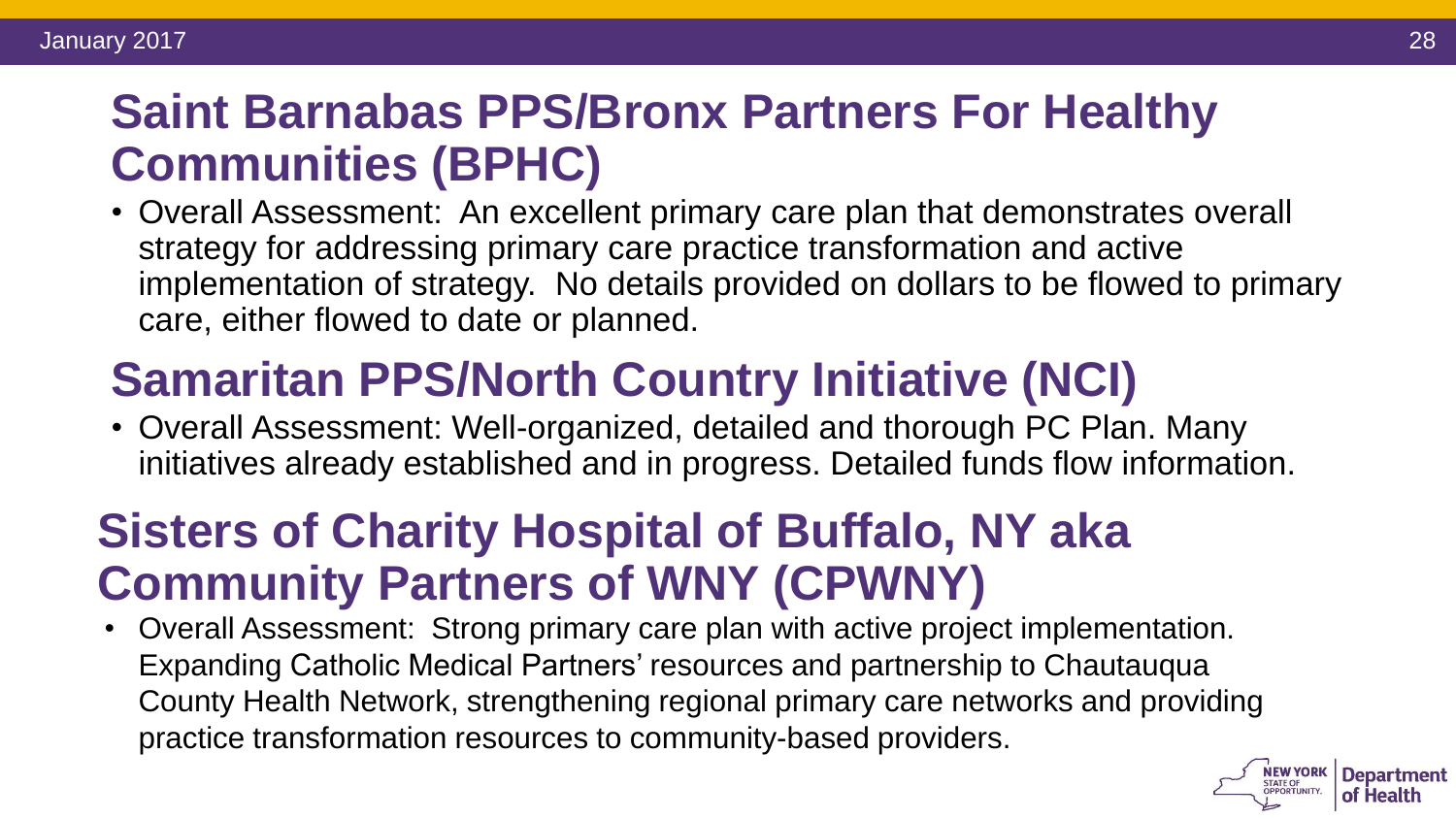# **Staten Island PPS (SIPPS)**

• Overall Assessment: Well written document, focused on primary care issues. A couple of the fundamentals still appear to be in the planning stages.

# **SUNY Stony Brook University Hospital/Suffolk Care Collaborative (SCC)**

• Overall assessment: Well written plan focused on the primary care needs of the PPS. Includes description of robust training platform that is up and running to support training initiatives, as well as PCMH certification. Could include more detail on specific assistance that will be given to PCPs on VBP contracting. Provided funds flow strategy for primary care, but details on dollars flowed to date not included. Have implemented strategies to include primary care in an integrated delivery system.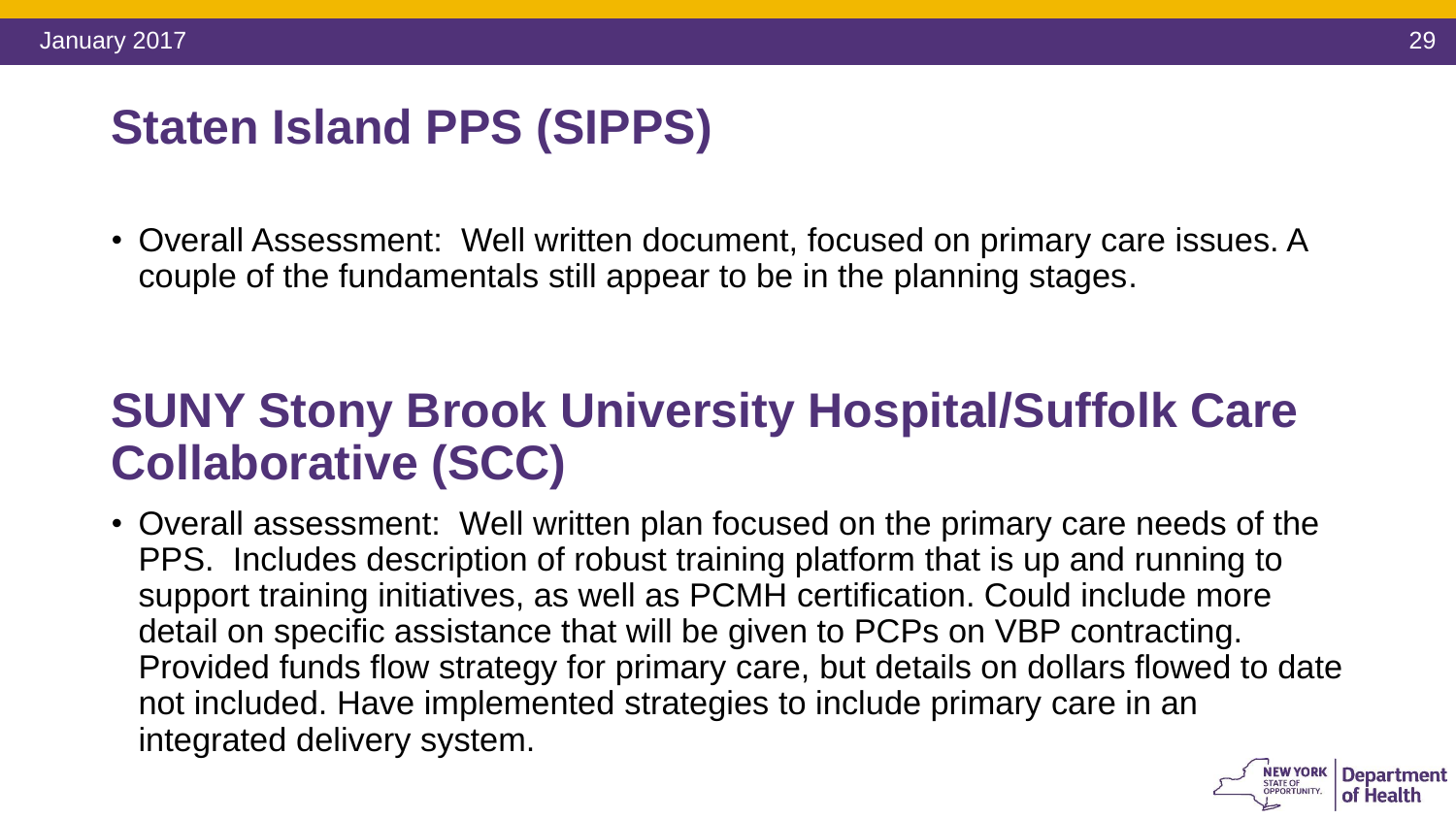## **Westchester Medical Center Health (WMCHealth)**

• Overall Assessment: PC Plan incorporates a strong commitment to PCMH model/practice transformation, medical villages, medical neighborhoods and BH integration. Plan does not state how PPS will support practices in VBP contracting. Dollars flowed to support Primary Care activities are not stated.